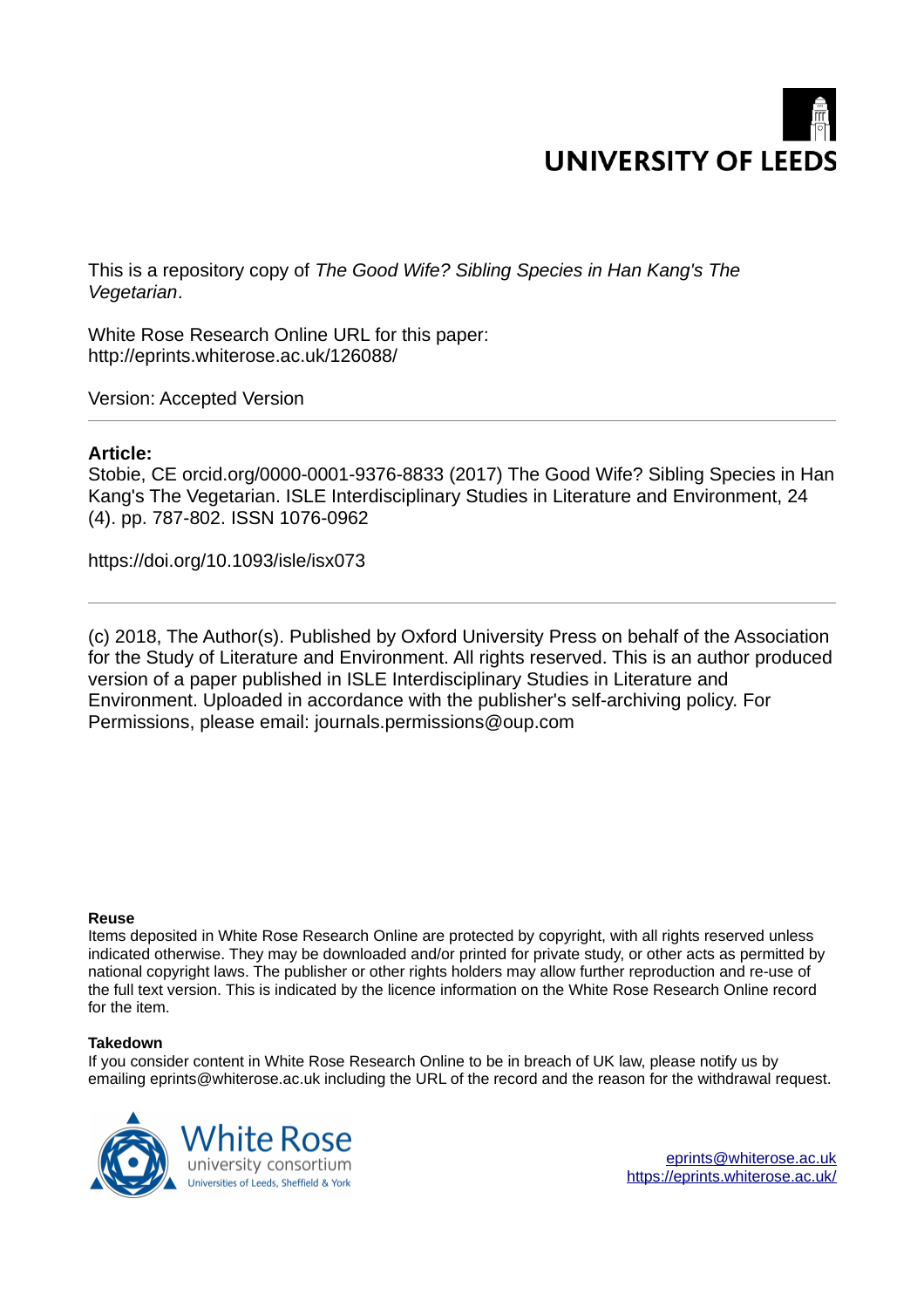OXFORD

**UNIVERSITY PRESS** 

ISLE: Interdisciplinary Studies in Literature and Environment

# The Good Wife? Sibling Species in Han Kang's The **Vegetarian**

|                                    | Journal:   ISLE: Interdisciplinary Studies in Literature and Environment                |
|------------------------------------|-----------------------------------------------------------------------------------------|
| Manuscript ID   Draft              |                                                                                         |
| Manuscript Type: Scholarly Article |                                                                                         |
| Keywords:                          | posthumanism, veganism, animal studies, postcolonial literature,<br>  intersectionality |
|                                    |                                                                                         |

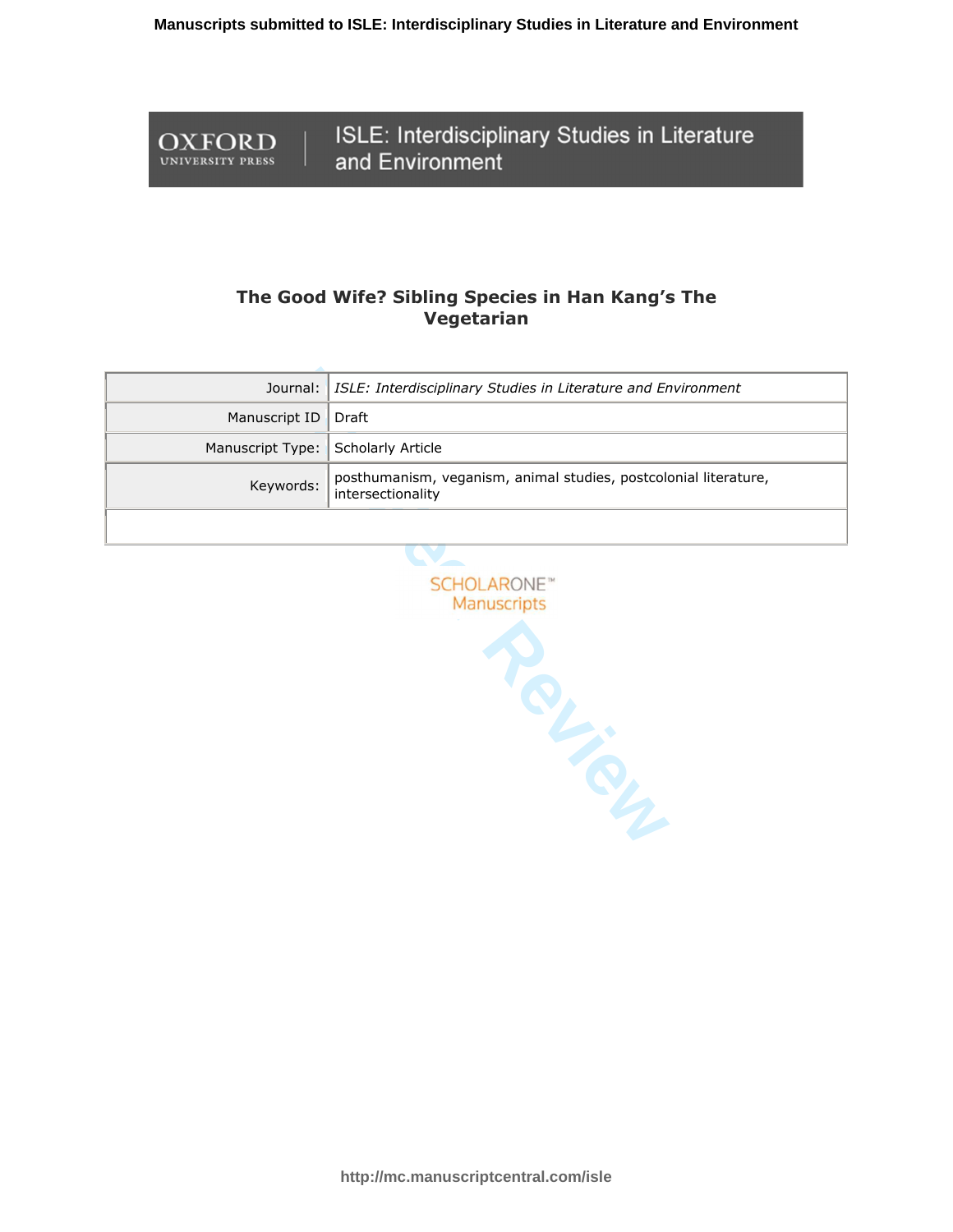### The Good Wife? Sibling Species in Han Kang's The Vegetarian

r a piece of meat (296). However, it is dubious whether<br>rantly co-exist when both positions are situated in ambig<br>is often stereotyped as inherently classist or racist, and s<br>movement.<sup>1</sup> The recent translation and popular In her influential text *When Species Meet*, Donna J. Haraway asserts that "[s]ex, infection and eating are old *relatives* [...] whose material and syntactic intra-actions make the cuts that birth kin and kind" (287; my italics). Evoking Jacques Derrida, Haraway moves from this crucible of kinship to suggest that human and nonhuman animals should eat and kill 'well'; that is, they should be mindful and respectful of the origins of their food, whether this is a plant-based meal or a piece of meat (296). However, it is dubious whether vegans and omnivores can tolerantly co-exist when both positions are situated in ambiguous ethical terrains; veganism is often stereotyped as inherently classist or racist, and sexism is also rife in the animal rights movement.<sup>1</sup> The recent translation and popularity of *The Vegetarian* is a prescient example of ethical eating's controversial positioning in modern society. Described by its author as a "[t]rilogy or triptych, which consists of three independent novellas" (K. Han qtd. in Patrick 21), the novel epitomises an experimental sense of disjointedness: its opening segment is narrated in the first person by the titular character's husband, the second section is third-person narration focalised through her brother-in-law (an artist who indulges in sexual fantasies about her), and the third segment is third-person narration focalised through her sister In-hye as she tries to convince the protagonist to eat. In an early narrative interruption, Yeong-hye describes the dream which prompts her decision to stop eating meat, eggs, and dairy products: a vision of a "*pool of blood in* [a] *barn* [...] [and a] *face reflected there*" (ch. 1; original italics). This is an image which I will return to repeatedly, as it motivates much of the development in plot and her 'infectious' ideological position. Some may dismiss Yeonghye's dietary choices due to her gradual lapse into anorexia, arguing that one cannot objectively classify an individual's ethics if they are mentally ill. I take issue with this position because it privileges the very same carnophallogocentric rhetoric that regulates

 $\mathbf{1}$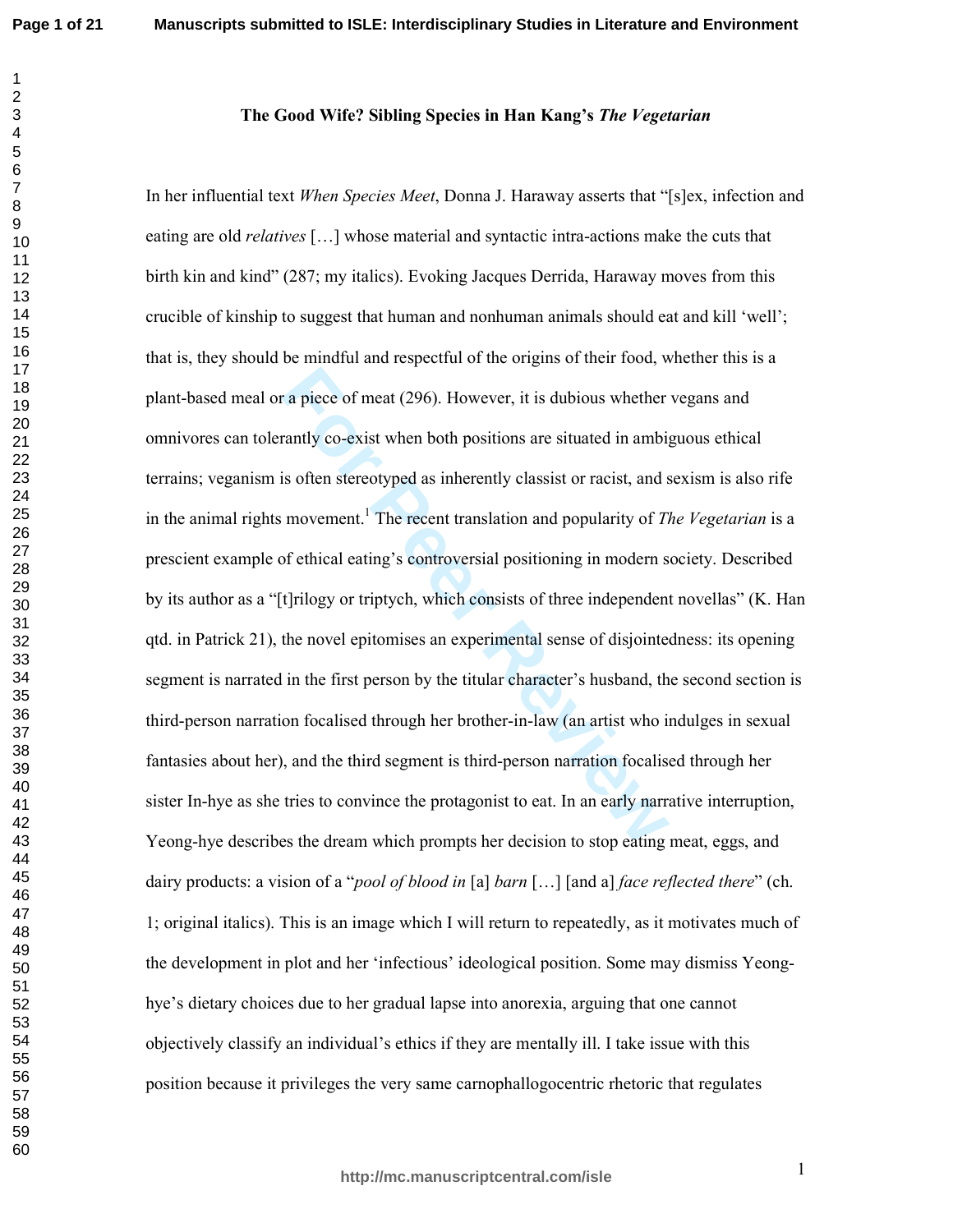women's bodies:<sup>2</sup> namely, that one should aim to achieve "absolute purity, hyperintellectuality, and transcendence of the [feminised, sexualised] flesh" (Bordo 148), without considering the complexities and 'messiness' of subjective experience.

with other humans. Firstly, the *Oxford English Diction*<br>ed by British and American writers to ambiguously refe<br>sus sect which enjoins lifelong abstinence from meat" (c<br>that is most likely Buddhism) is rarely used in conte At surface level, the logical conclusion of critical animal theory may seem to be the development of a more tolerant, egalitarian society which is open to exchanges between cultures, races, genders and species. However, a careful analysis of vegetarian movements and their terms reveals that an interest in animal ethics does not necessarily allow one to feel a common purpose with other humans. Firstly, the *Oxford English Dictionary* records that 'vegetarian' was used by British and American writers to ambiguously refer to "[a] member of a Chinese religious sect which enjoins lifelong abstinence from meat" (def. 2). Although this definition (of what is most likely Buddhism) is rarely used in contemporary contexts, its emphasis on uninvestigated 'foreign' practices shows how perceived distinctions between Eastern and Western cultures – and their attitudes towards nonhuman animals – complicate the supposedly tolerant purpose of ethical eating. Orientalism has also informed the Western construction of vegetarianism in order to promote certain ideologies. Writing in the eighteenth century, Irish novelist Oliver Goldsmith adopts the voice of a fictional Chinese man named Lien Chi Altangi to criticise English carnist eating practices (61). His ironic exoticisation of ordinarily normalised dining habits may be intended to advance the rights of animals, but it is saturated with Romantic primitivism; the writer imagines that the typical Chinese palate is too "simple" to conceive of the "ingenious refinement" of slaughter  $(62)$ . More recently, Westerners tend to imbue those from the East Asian cultural sphere with a mystical sense of organic unity. Some incorrectly believe that Oriental dishes are mostly vegetarian, but the diet is actually fairly uncommon in the Sinosphere. By way of illustration, while it is estimated that there are at least  $20000$  vegetarians in South Korea (B. Kim 12), the diet is normally only associated with Buddhist monks,<sup>3</sup> and many traditional dishes contain

%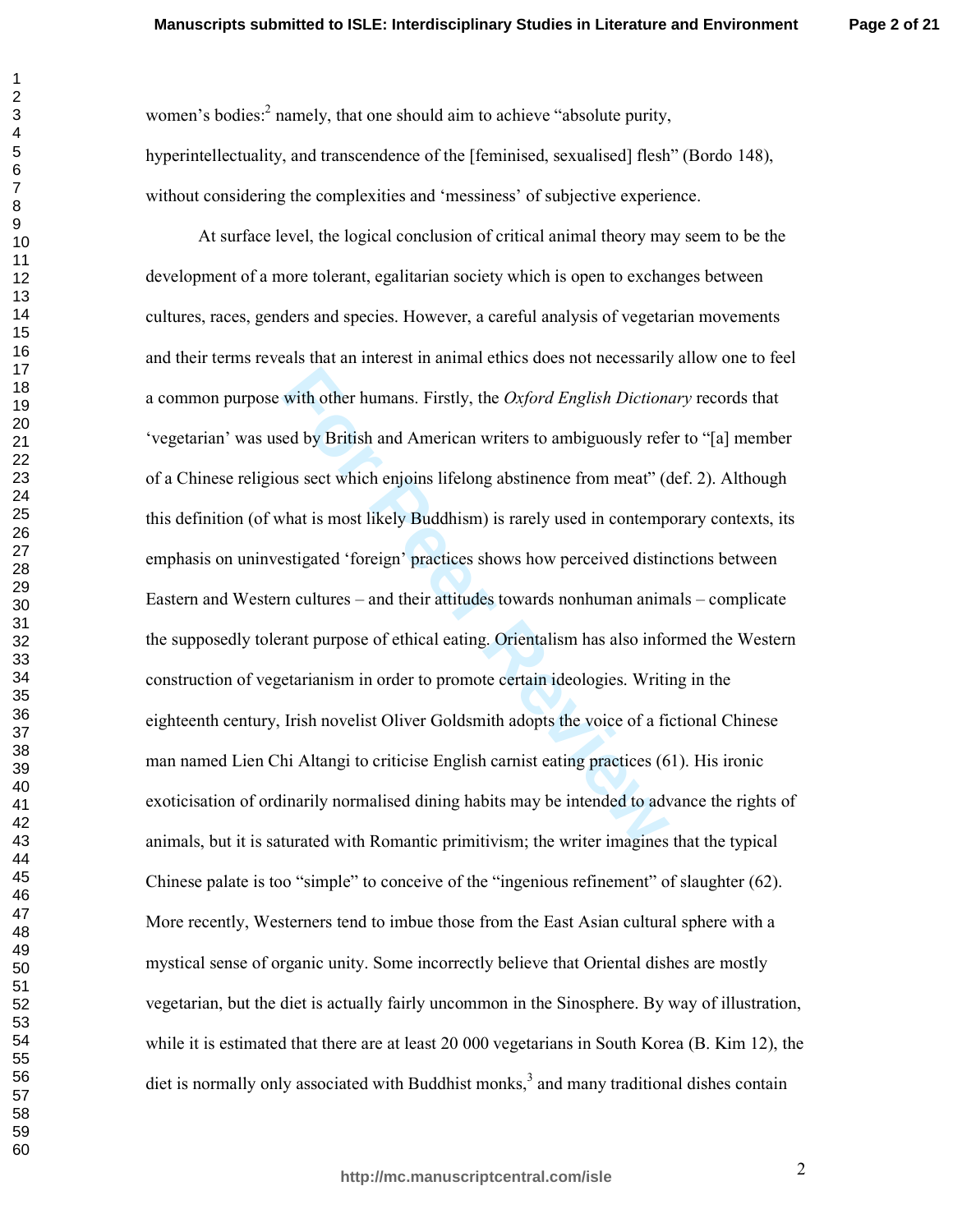meat-based broth or other animal derivatives. Simultaneously, animal welfarists may be incensed over the Korean dog meat trade, but continue to eat supposedly 'uncharismatic' animals like pigs and cows. These facts highlight complex interactions between traditional norms and modern ethical models in South Korean society. It seems evident, therefore, that there is a paradoxical co-existence of different ethical terrains within animal rights movements, posthumanism, and critical animal theory – particularly in light of postcolonial studies. That which is culturally permissible is rendered acceptable, whereas the foreign practices of 'others' are treated with suspicion – even if their rituals and beliefs are actually motivated by the same moral imperative.

<sup>2</sup> are treated with suspicion – even if their rituals and be<br>the menoral imperative.<br>Sue with vegan activism is that it risks equating empath!<br>Thile many celebrated theorists working within animal s<br>uated outside of the a A related issue with vegan activism is that it risks equating empathy or caring with 'women's work'. While many celebrated theorists working within animal studies are men, most campaigns situated outside of the academe are dominated by women.<sup>4</sup> Furthermore, animal rights groups such as People for the Ethical Treatment of Animals (PETA) are regularly criticised for their decisions to use nude female bodies in their (often violent or sexualised) advertisements.<sup>5</sup> Women – who are already the targets of social expectations, such as the supposedly feminine desire to bear or raise children – are therefore cast as natural empaths who are in tune with 'Mother Nature'. Simultaneously, as veganism grows in popularity, some products are being rebranded and marketed towards male vegans or "hegans" who wish to partake in the movement without losing their perceived masculinity (Pierce 3). Even well-intentioned critics may unintentionally propagate gender-essentialist notions when promoting veganism. In his essay "Contextual Moral Vegetarianism," Dean Curtin rightly argues for "an ecofeminist ethic of care [...] [which] recognises that the reasons for moral vegetarianism may differ by locale, by gender, as well as by class" (241). However, he then raises the dubious comparison of the consumption of eggs and dairy to "exploit[ing] the reproductive capacities of the [human] female," thereby arguing that "[f]rom

F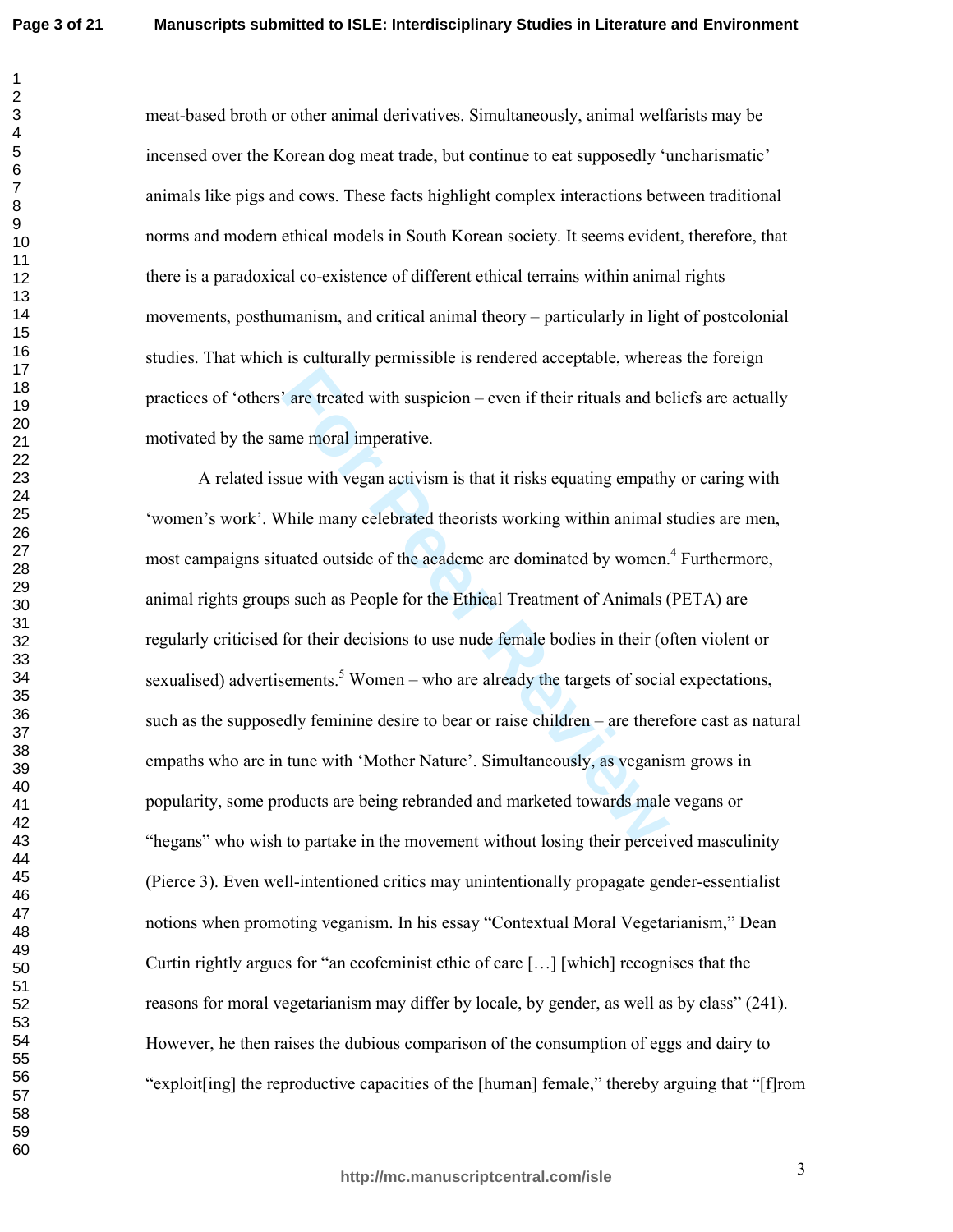**Page 4 of 21**

gnoring various levels of power and privilege which im<br>apabilities. Intersectional feminists, therefore, are not no<br>movement. This fact has been made clear by the self-d-<br>Gary Francione, who has criticised "radical feminis a woman's perspective, in particular, it makes sense to ask whether one should become a vegan" (244). Here, the use of the term 'the female' is strikingly similar to the conception of "the animal" which Derrida problematises ("The Animal" 402) – both are abstracted expressions which do not accommodate situational intricacies. It is unfortunate that Curtin neglects to address how reasons for moral vegetarianism may also differ by sex after iterating the importance of intersectional values. If one expects a person to turn vegan because of their biology, then one is not only propagating heterosexist assumptions about gender and sexuality, but also ignoring various levels of power and privilege which impact upon one's ethical views and capabilities. Intersectional feminists, therefore, are not necessarily welcome in the animal rights movement. This fact has been made clear by the self-described 'abolitionist' vegan Gary Francione, who has criticised "radical feminists" for objecting to the comparison of animal exploitation with slavery (qtd. in Wrenn 2). Such intersectional theorists argue that people of colour  $-$  and their movement for rights  $-$  should not be positioned analogously with animals by white people, because it is insensitive to speak for others' oppression and to appropriate triggering terminology such as 'abolition'.<sup>6</sup> Indeed, if the animal rights movement is to garner wider success, then it must strive to be considerate and accessible to people from a variety of cultures and ethnic backgrounds.

In her introduction to The Vegan Studies Project: Food, Animals and Gender in the Age of Terror (2015), Laura Wright completely distinguishes vegan theory from critical animal studies, which she defines as a composite of animal studies, human-animal studies and posthumanism (10). She reasons that, while vegan studies is indebted to all of these fields, it is different because it "is focused on what it means to be vegan, a *singular identity* category that may or may not be linked to an ethical imperative with regard to one's feelings about an advocacy for animals" (14; my italics). Wright then frames vegan studies as inherently ecofeminist, arguing that this movement has been unfairly trivialised by (mostly

 $\overline{4}$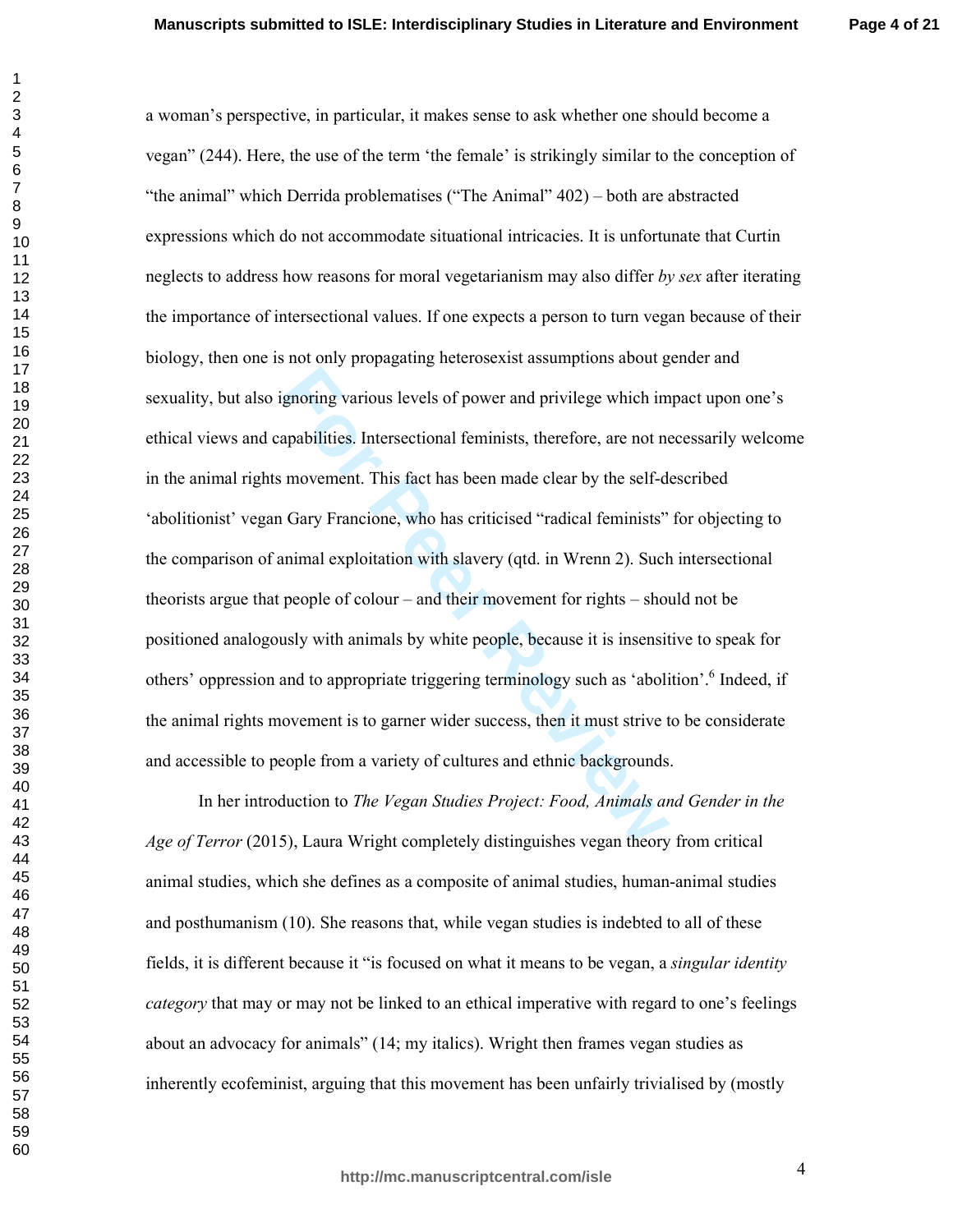$\mathbf{1}$  $\overline{2}$ 

 $12<sup>2</sup>$ 

male) animal studies scholars (17). While I agree that the influence of ecofeminism and female theorists is often too easily dismissed. I have several reservations with Wright's argument. The most obvious issue is that the term 'vegan' was originally coined in order to distinguish a *moral* imperative from strict vegetarianism (which is merely a dietary choice). It follows, then, that vegan studies cannot be conflated with vegetarian critical theory unless both are ethically motivated. Secondly, while ecofeminists like Val Plumwood are critical of dualistic fallacies (8), others tend to focus exclusively on the subjectivities of oppressed beings, whether they are women or animals. Mary Daly, for example, encourages women to become "exorcists" because of the oppression that they have been subjected to (7). By merely inverting the focus of their studies from 'oppressor' to 'victim', such theorists unintentionally encourage the reductive binarist models. It appears, therefore, that there is some truth in the accusation that ecofeminism has a tendency to privilege (often essentialist) analyses of gender relations above discussions of all other forms of oppression. A further concern is that although Carol J. Adams's vegetarian feminist critical theory has influenced the work of animal rights activists like Lisa Kemmerer or feminist philosophers such as Rosi Braidotti and Donna Haraway, her theories – and, by extension, the posthumanist frameworks they inform – have been critiqued for their oversimplification of complex cultural identities. For example, Maneesha Deckha notes that while vegetarians of colour have historically been coded as inferior or poverty-stricken "savages", white or privileged people are imbued with a "cosmopolitan status" when they appropriate culinary practices from the very same 'barbaric' cultures ("Toward" 540). As I have elucidated, East Asia and the global West may share a history of interest in animal ethics, but the latter has been significantly more powerful in forming policies, philosophies, and conceptions of normality. Lastly, it remains unclear how vegan studies can focus on a 'singular' identity when the pervasive issue of interpersonal alienation means that most vegans are inevitably defined by what  $-$  or who  $-$  they are not.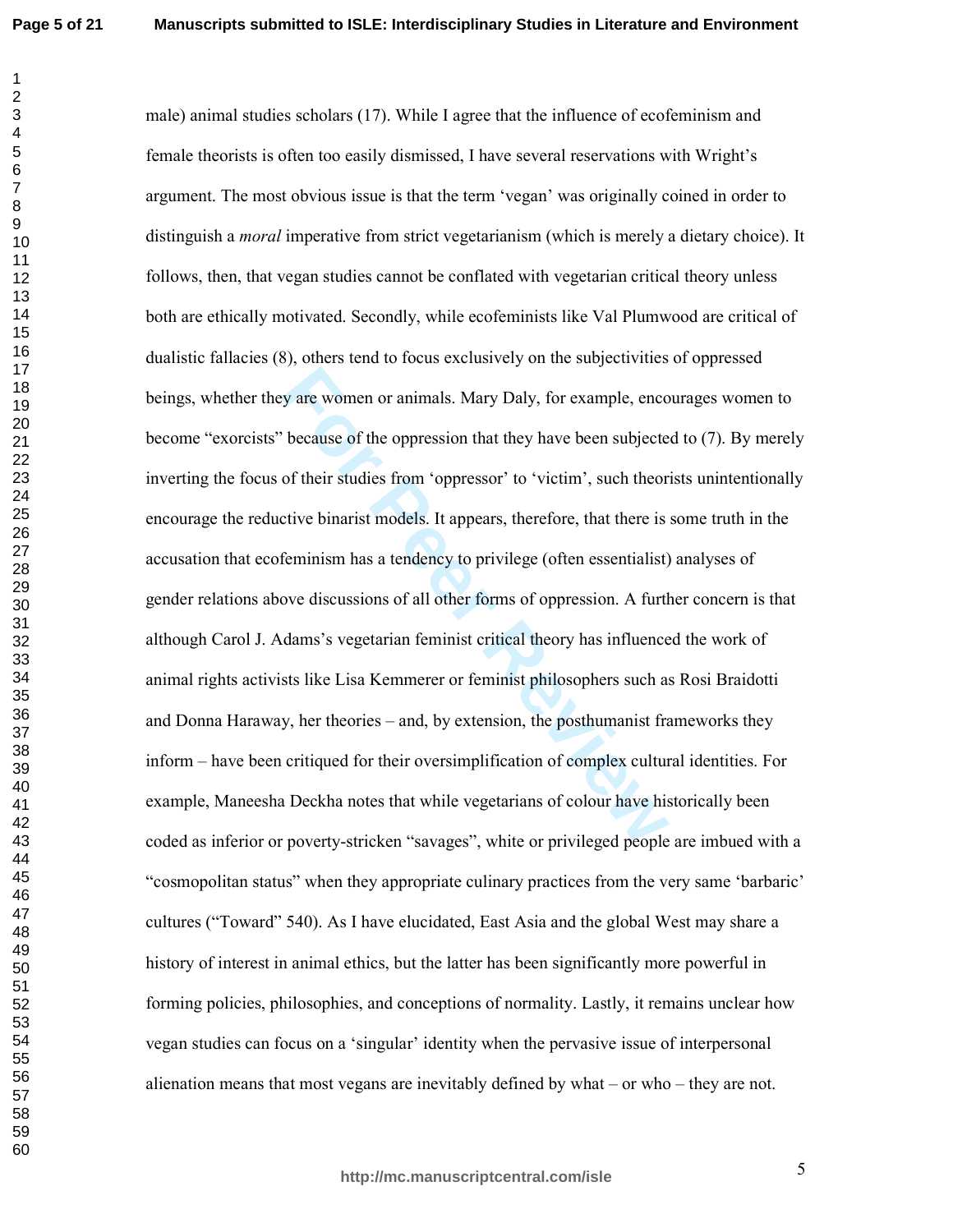**Example 15** sthumanism does not actually claim to be divorced from<br>the ment. One should be wary of pledging allegiance to "a<sub>*i*</sub><br>rned with animal ethics than "more generous understand<br>sons (Huggan and Tiffin, "Postscript It is evident, then, that ethical veganism aims to decentralise the figure of the human in hegemonic discourse; yet those who are semantically pedantic may be reluctant to adopt the term 'posthumanist'. Adapting Neil Badmington's work on the posthuman, Zakiyyah Iman Jackson states that "[a] call for a transformative theory and practice of humanity should not be mistaken for the fantasy of an absolute break with humanism", and that rather, "the 'post' marks a commitment to 'work through' that which remains liberal humanist'' ("Animal" 682). Here, it is important to clarify that much like postmodernism or postcolonialism, posthumanism does not actually claim to be divorced from that which sparked its development. One should be wary of pledging allegiance to "a pan-humanism" which is less concerned with animal ethics than "more generous understandings of the human" for two reasons (Huggan and Tiffin, "Postscript"; original italics). Firstly, the word 'pan-humanism' could be used to excuse the mimicking of Westernised humanist ideals in post/colonial settings, such as when nebulous concepts like 'honour' are upheld as markers of worth without questioning such terms' origins. This is an approach which critical race theorist Frantz Fanon adopts when advocating for "dignity" (90), and which Jackson fails to address after implying that his stance on posthumanism is analogous to Cary Wolfe's ("Outer Worlds" fn. 41). Secondly, the prioritisation of 'pan-humanism' is problematic because it assumes that autochthonous peoples cannot take  $-$  or, indeed, have not already taken  $-$  the same critical turn as Western animal theorists have. My brief overview of ethical eating and animal rights in South Korea has already demonstrated that this is simply untrue.

Given all of these issues, it becomes evident that critical theory which decentres the human subject needs to be complex and self-reflexive – and also aware of its coterminous philosophical origins in the West, East, and elsewhere. Claire Jean Kim's Dangerous Crossings: Race, Species and Nature in a Multicultural Age is a study of American animal rights debates which addresses the intricacies of discussing interspecies ethics without relying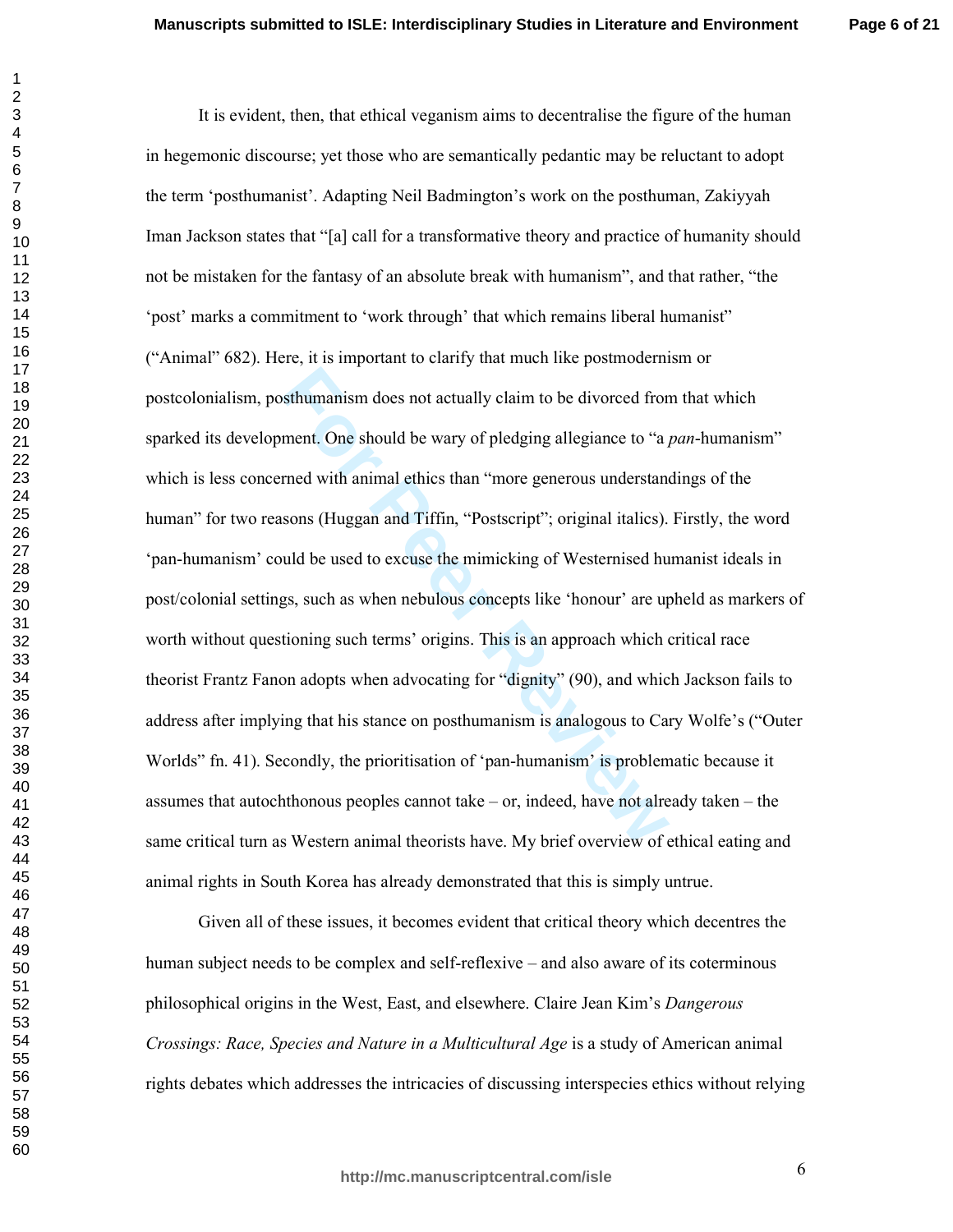beyond the impractical and stilted tendency to discuss<br>identity markers. Deckha makes a similar point when sh<br>uch as gender or race) as the primary gateway to unders<br>ist theory. Instead, she contends, we should employ "*m* on Westernised conceptions of personhood, rights, or welfare. In a play on the title of Jonathan Swift's satirical pamphlet *A Modest Proposal* (wherein he suggests that impoverished Irish families should eat their children if they cannot afford meat), Kim calls for two 'modest adjustments' to popular posthumanist theory, which has been criticised for relying on exclusively Eurocentric modes of humanist philosophy.<sup>7</sup> The first is that "we think in terms of taxonomies rather than dualisms - complex classification systems instead of simple dyads" (ch. 1). Comprehensive taxonomies allow for discussions of intersectional oppression to move beyond the impractical and stilted tendency to discuss either race or species as primary identity markers. Deckha makes a similar point when she argues against using one vector (such as gender or race) as the primary gateway to understanding posthumanist feminist theory. Instead, she contends, we should employ "*multiple* starting points" and an "intersectional matrix in which race and culture figure decisively" ("Toward" 541; my italics). Importantly, while these postcolonial theorists are critical of the term 'posthumanism', they do not reject it; instead, they warn against the naïve desire to move 'beyond' humanism without investigating how Eurocentrism and other forms of hegemonic supremacy may be propagated by abstracted analyses. The inherently ethical impetus of veganism is similarly motivated by political and practical considerations: vegans try to apply anti-speciesist philosophy to everyday actions by boycotting, protesting, or merely sharing ideas with others.

Kim's second 'modest adjustment' is to think of systems of social power as more complex and co-dependent than merely interlocking: borrowing Anne McClintock's phrasing, she argues that they "converge, merge and overdetermine each other in *intricate* and often contradictory ways" (qtd. in C.J. Kim ch. 1; my italics). Viewing them so allows us to move past seeing cultures as "fixed, bounded entities that map neatly onto particular groups and particular spaces" (ch. 1). Consequently, we can progress beyond assumptions

 $\boldsymbol{7}$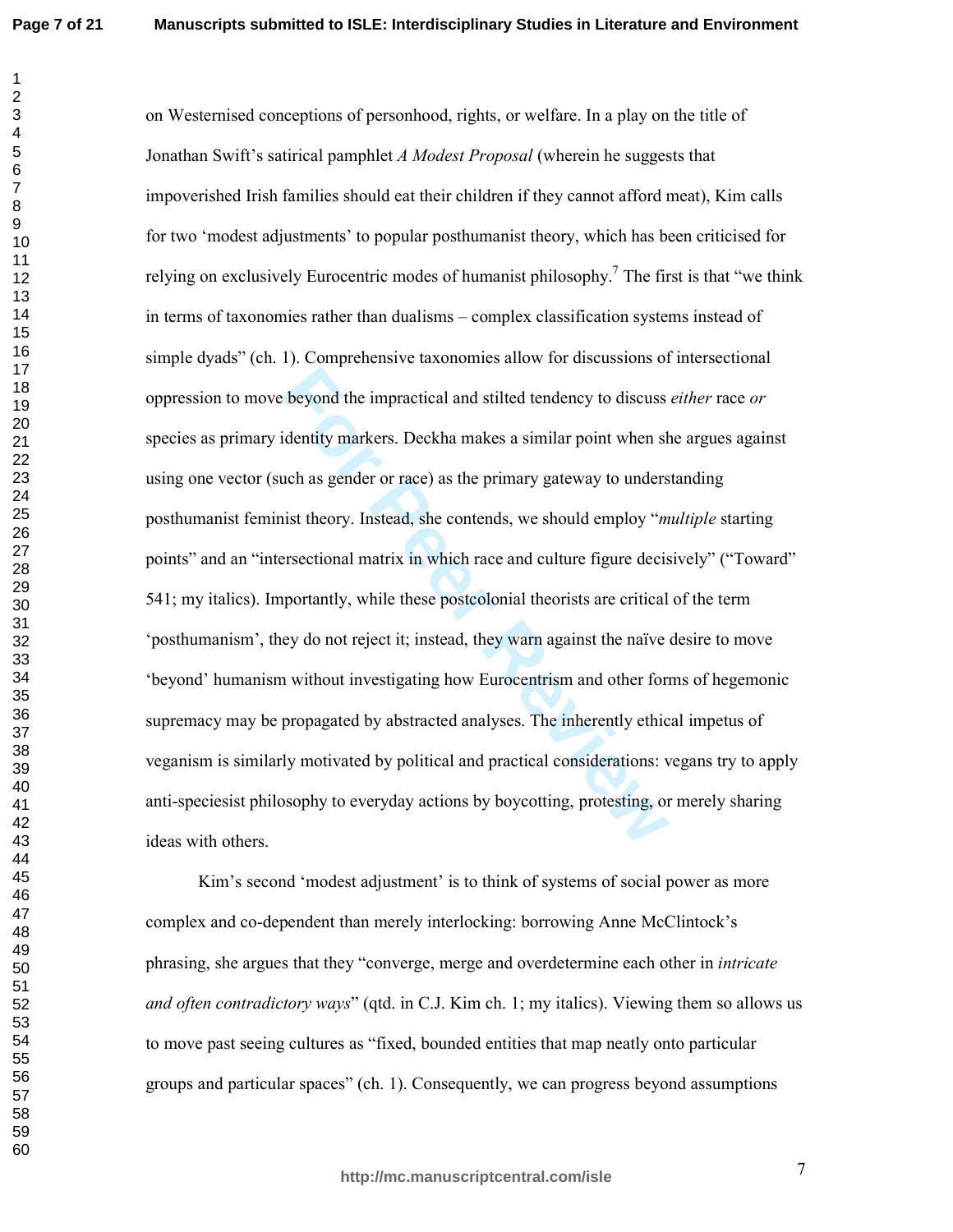**Page 8 of 21**

ddress both animal subjectivities *and* the oppression of<br>instorically been associated with nonhumans by conside<br>"multi-optic vision" (C.J. Kim ch. 1). That is, it can pro<br>who wish to alleviate the suffering of *any* livin that certain cultures cannot be interested in critical animal theory  $-$  or, do not already have their own conceptions of posthumanist values. This point is similar to Cathryn Bailey's assertion that classifying feminist vegetarianism as inherently classist or racist is problematic, because it erases the agency and experiences of poor or black women who choose not to eat meat for ethical reasons (52). The coherence of their arguments suggests that these modifications to critical animal theory can improve not only philosophy, but also the lived experiences of animal rights activists. Postcolonial posthumanism, therefore, has the potential to simultaneously address both animal subjectivities and the oppression of marginalised humans who have historically been associated with nonhumans by considering various vantage-points in a "multi-optic vision" (C.J. Kim ch. 1). That is, it can provide a critical lens for vegan activists who wish to alleviate the suffering of *any* living being  $-$  but also criticise appropriative slogans from single-issue campaigns such as 'All Lives Matter'.<sup>8</sup> The imperative is for critical theorists to address myriad forms of alienation – both interpersonal and transcultural – which have threatened ethical eating since its conception. Unlike strict diet programmes, a situational veganism (and its corresponding philosophy, which I have hitherto referred to as 'critical animal theory') would not be based on nutritional prescriptions for a solitary 'you' to follow, but rather on a visionary sense of communal identity.

This flexible understanding of postcolonial posthumanism (and its potential underpinning of veganism) is what informs my reading of female embodiment, transgressive sexuality and 'sibling species' in all three sections of *The Vegetarian*. Despite their disparate narrative styles, the novellas are united by symbols that foreground issues related to female embodiment. Specifically, the protagonist's intimate parts – breasts, buttocks and crotch – are used as vectors through which questions of gender, sexuality and infection are explored. The first section, "The Vegetarian," features a recurrent focus on Yeong-hye's nipples which unlocks many thematic intricacies. Her husband notes that prior to her veganism, the only

 $\mathbf{1}$ 

 

&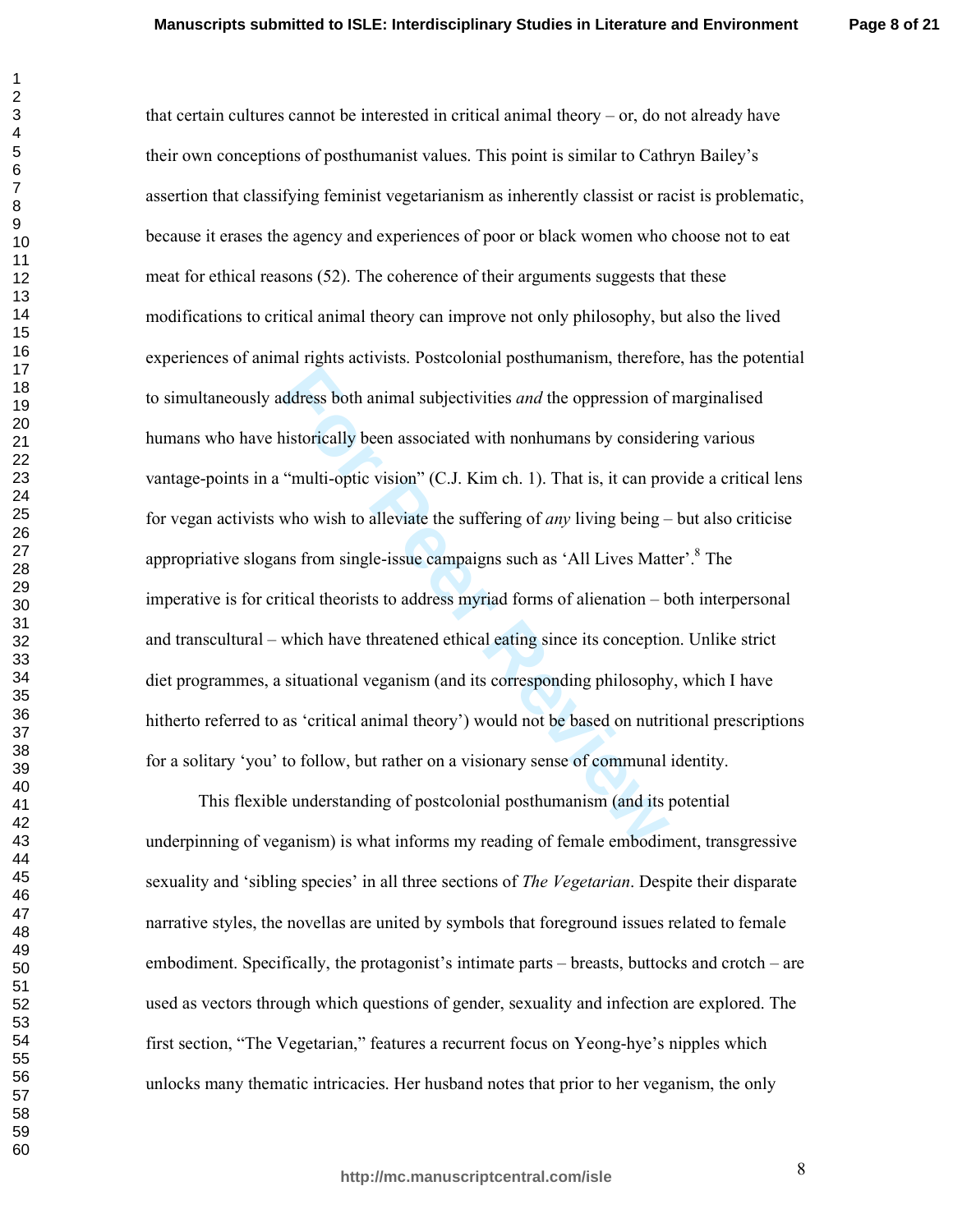For expresses a desire to alter her figure. After silencing<br>nares, her husband surprisingly perceives that her vegan<br>npressionable" young woman mimicking what is "in vo<br>it had been just another instance of a woman giving u troubling aspect of the childless couple's marriage was that she never wore a bra, because he worried that others would stare at her breasts (ch. 1). Hypocritically, he admits that the visibility of her nipples aroused him before they were married (ch. 1). Once she becomes his wife, therefore, she is expected to be 'good' by surrendering her bodily autonomy, but refuses. When he forces her to attend a business dinner, she foregoes not only wearing this undergarment, but also eating meat. Initially, her decisions to abstain from these two normalised practices may suggest that she is troubled by her body image – a theory which would seemingly be confirmed by her later decision to forego eating completely. However, Yeong-hye never once expresses a desire to alter her figure. After silencing her description of her recurring nightmares, her husband surprisingly perceives that her vegan transition is not just a case of an "impressionable" young woman mimicking what is "in vogue" (ch. 1): he rationalises that "If it had been just another instance of a woman giving up meat in order to lose weight then there would have been no need to worry, but I was convinced that there was more going on here than a simple case of vegetarianism" (ch. 1). $\degree$ 

Many patriarchal cultures dictate that women, who are stereotypically cast as natural caregivers, must wear (often uncomfortable) undergarments to de/sexualise mammary glands which would nurture their children. Paradoxically, the supposedly 'caring' woman is conditioned to enjoy eating meat, which (in most modern contexts) is the product of carnophallogocentric ideals. This gendered disparity between natural nourishment and violent consumption is best articulated by Yeong-hye's confession that she likes her breasts because "nothing can be killed by them. Hand, foot, tongue, gaze, all weapons from which nothing is safe. But not my breasts" (ch.1; original italics). Her fear of violence shows that she does not abstain from animal products because of an individualist concern about body image, but rather because of an empathetic realisation of the similarities between how animals' and women's bodily autonomies are restricted. Importantly, these revelations about "the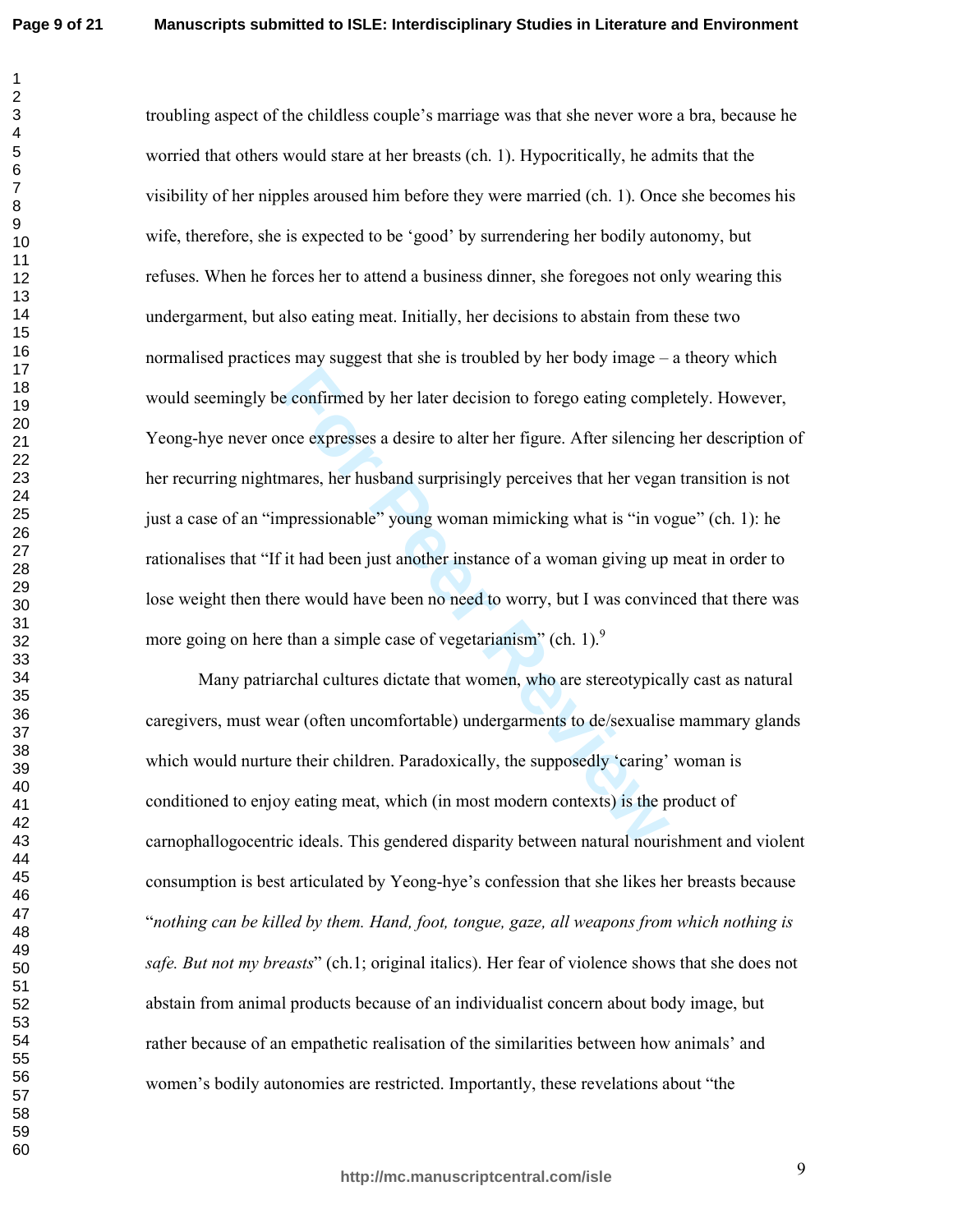experiences of others" remain mostly unvocalised (C.J. Kim ch. 6). This suggests that Yeonghye perceives both the intersection of varying forms of oppression between all living beings, and the difficulties of drawing a "dreaded comparison" between nonhuman subjects and historically dehumanised peoples (Spiegel 3) – particularly women of colour.

For the that South Korea was colonised by Japan. This metaylence alongside additional vectors of racist and classist by reductive conceptions of intersectional ethics. When loconvince her to rethink her new moral position, Soon after it is revealed that Yeong-hye's father whipped her over the calves until she was eighteen, her husband rapes her "as though she were a 'comfort woman' dragged in against her will, and [he] was the Japanese soldier demanding services" (ch. 1). At this point, it is important to note that South Korea was colonised by Japan. This metaphor evokes the horror of sexual violence alongside additional vectors of racist and classist oppression, thereby resisting any reductive conceptions of intersectional ethics. When her worried family organise a meal to convince her to rethink her new moral position, Yeong-hye refuses to eat animal products. Her father retaliates by slapping her; her face is described as an "empty space" which is "cleaved" (ch. 1). Considering that the patriarch is a war veteran with an authoritarian past, it is clear that his cruelty not only represents interpersonal violence, but is also symbolic of gendered trauma which lingers after periods of colonisation or systemic control. Yeong-hye is then force-fed meat in a graphic (and almost pornographic) display of dominance. Her husband describes how her father "thrust the pork at [his] wife's lips" as a "moaning sound came from her tightly closed mouth" (ch. 1). This disturbing scene calls to mind campaigns by prominent animal rights groups, wherein activists may cage or gag their fellow participants. Some would argue that such displays lack self-reflexivity by failing to address the irony of violently exoticising women's bodies in order to protest the 'sexual politics' of meat. In the case of Han's novel, however, the woman eating meat is focalised as the victim as "[a]n animal cry of distress burst[s] from her lips" (ch. 1). This is not to say that the novel does not dwell upon animal abuse, but rather that the oppression of humans is considered equally alongside such suffering in an "intersectional matrix" (Deckha, "Toward"

<sup>10</sup>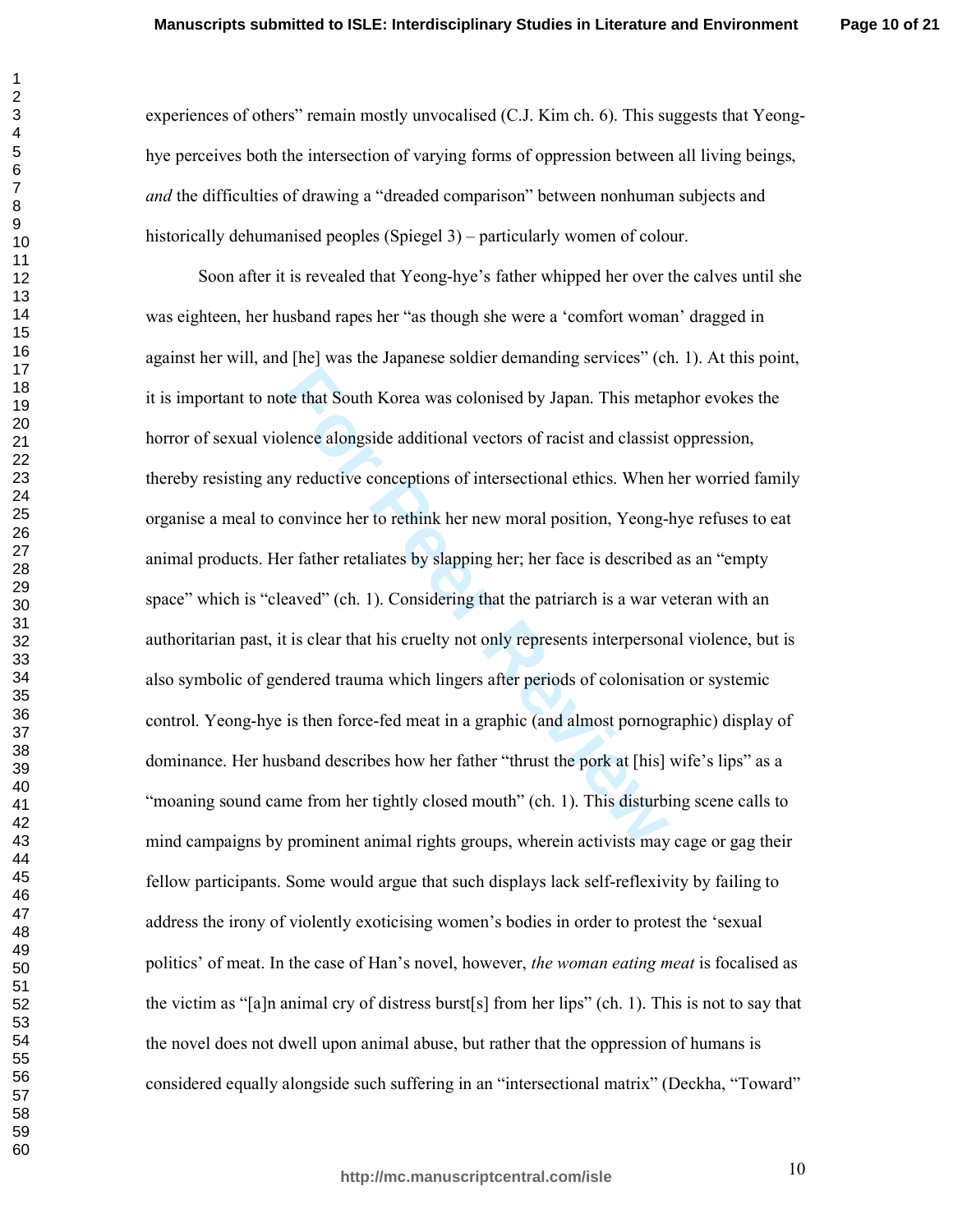541). Once again, Han highlights the complexities of vocalising trauma when multiple power struggles are at play.

ting how ethical eating practices can trouble interperso<br>
seed how Yeong-hye's husband fixates on clothing and is<br>
section, however, the male obsession morphs into an<br>
Mongolian mark" as her brother-in-law envisions painti The second section, "Mongolian Mark," relays the consequences of Yeong-hye's defiance through another bodily symbol: a birthmark on her buttocks. She is hospitalised after attempting to commit suicide with a fruit knife, and subsequently lives with her sister and brother-in-law (whose name is never revealed). The man becomes fixated with the "almost inhuman patience" of his wife's vegan sister, whose "goodness" he views as "oppressive"  $(ch. 2)$  – thus indicating how ethical eating practices can trouble interpersonal dynamics. I have already discussed how Yeong-hye's husband fixates on clothing and controlling her 'sinful' body. In this section, however, the male obsession morphs into an exclusively erotic fantasy about the "Mongolian mark" as her brother-in-law envisions painting her "denuded" body in floral patterns (ch. 2). While the term 'denuding' is commonly used to refer to geological exposition, here it describes a human body, implying that the racialised and sexualised woman is "a clear object" to be 'conquered' (ch. 2). Furthermore, his supposed concern for the physical and mental wellbeing of his family member is rendered ironic by abusive imagery, as he draws a "*faceless* man with his arms around her neck, looking as if he [i]s attempting to throttle her" (ch. 2; my italics). While the *nameless* everyman has no qualms with comparing her to a "cornered animal" (ch. 2), her frustrated attempts to exert control over her own body and eating habits merely confirm his fetishisation of her physique. The implication here is that, contrary to Yeong-hye's husband's earlier remarks about ordinariness, her veganism is not as strange as the sexually charged violence of the purportedly 'normal' people around her.

These repeated acts of infantilisation, domestication and sexualisation may appear to suggest that *The Vegetarian* predominantly raises feminist themes (which are typically conceived as exclusively *human* rights issues). Yet, as the author herself has stated, it would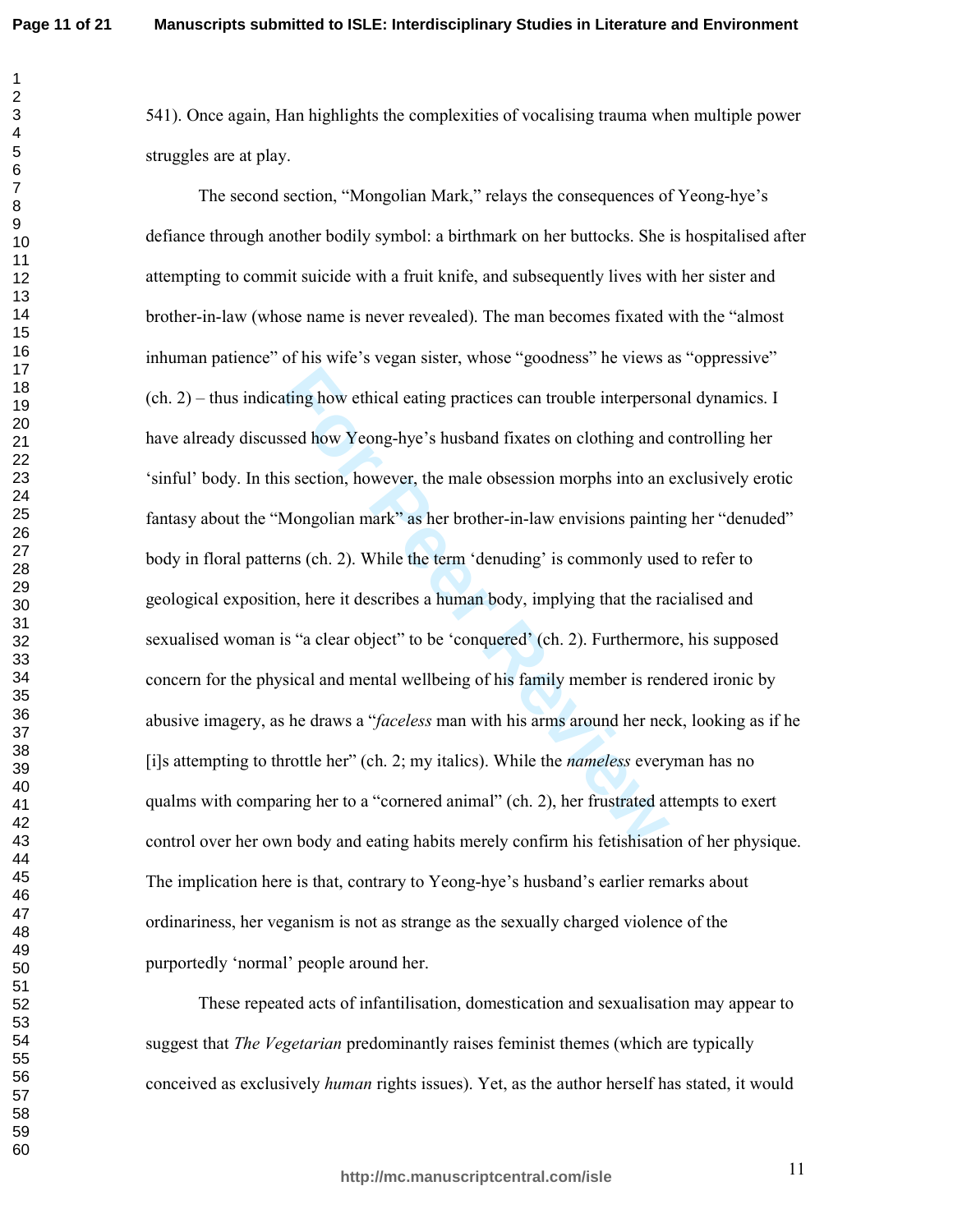**Page 12 of 21**

abuses his power as a supposedly trustworthy family me<br>s body is imagined as a plant with a "penis [as] the pisti<br>vegetal and human sexual organs renders him defencel-<br>gaze. He fixates on her thoughts and values while simu be far too simplistic to argue that the novel is "a singular indictment of the Korean patriarchy" (K. Han qtd. in Patrick 9). Indeed, after using a masculine model (who is only referred to as  $J$ .), the brother-in-law paints his *own* body, thereby subverting the male gaze's stereotypical one-sided nature. Although Yeong-hye is initially reluctant to sleep with him, she importantly does give her consent – even if her reasoning is that "it was the flowers" and that the sex may stop her dreams of suffering faces (ch. 2). This is not to trivialise the fact that his sexual advances coincide with the deterioration of her mental health, and that he abuses his power as a supposedly trustworthy family member. Yet when her brother-in-law's body is imagined as a plant with a "penis [as] the pistil" (ch. 2), the homology between vegetal and human sexual organs renders him defenceless to Yeong-hye's – and the reader's – gaze. He fixates on her thoughts and values while simultaneously fetishising her form, but is also made vulnerable by this very act. Fictionalised sexual encounters between vegetarians and omnivores often propagate heteronormative understandings of gender identity and desire, such as Armand Chauvel's Le Vert et Le Rouge (translated as *The Green and the Red*), a novel which follows the romantic relationship of a female restaurateur and a male pork producer who pretends to be vegetarian to gain her affections. Han, however, complicates the simplistic dualism of women as virtuous carers and men as unfeeling carnivores by presenting a transgressive take on associations with red and green: "His red flower closed and opened repeatedly above her Mongolian mark" (ch. 2). Working from Yeong-hye's moral position, the text thus contemplates how one can conceive of sexual desire's "carnality" without resorting to carnist imagery (ch. 2). Here, sex is only 'creative' in a metaphorical sense; it is not motivated by the repronormative urge to propagate the human race, but rather by aesthetic and erotic indulgence. Rethinking both omnivorous eating practices and normalised, essentialist understandings of the sexual act, the novel

-%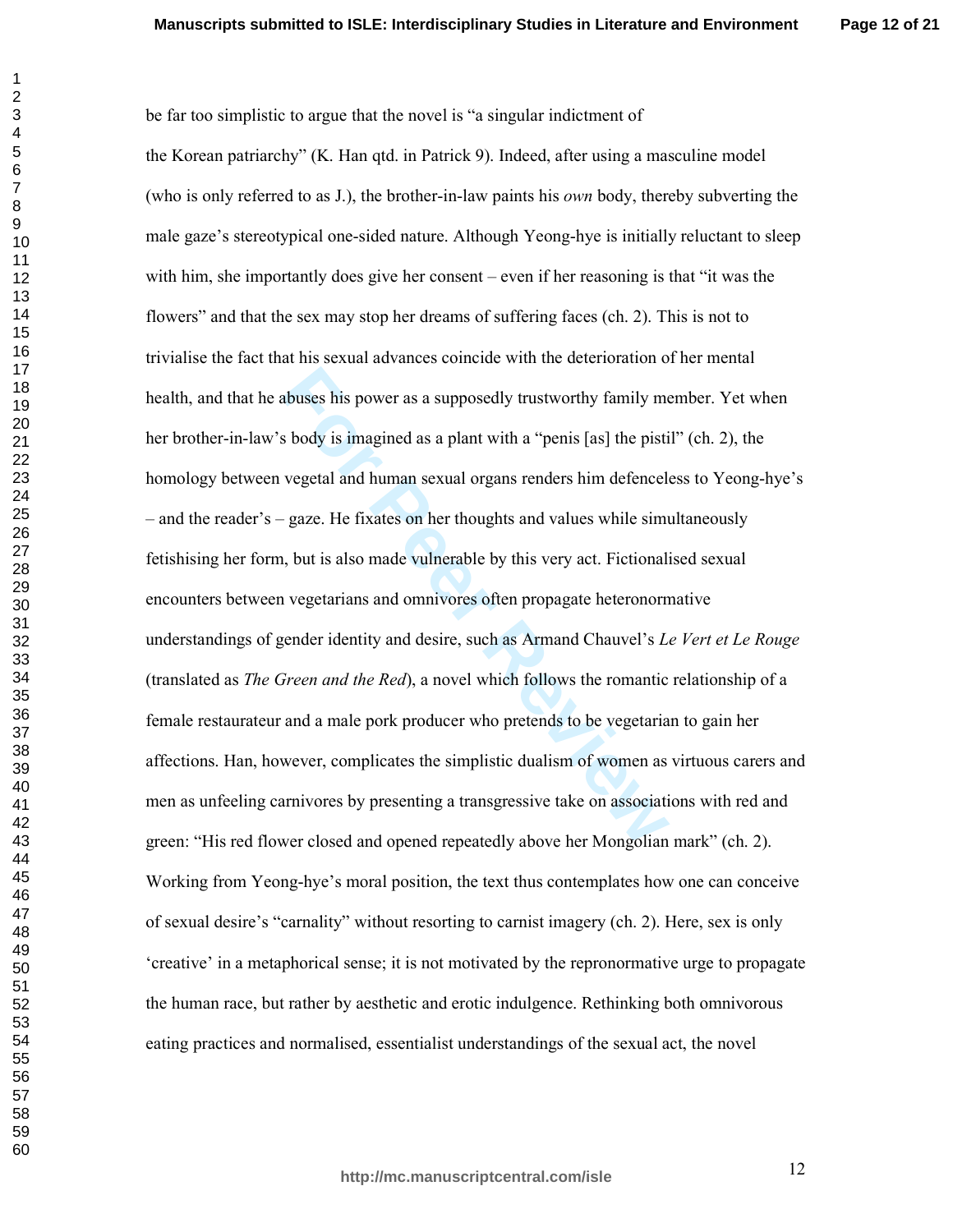considers how posthumanist vegan theory would impact upon gender relations and sexual relationships if such philosophy were to be enacted as praxis.

For Figures 1. In-hye soon discovers a video recording of the sexual<br>alger that he has taken advantage of a mentally ill woman.<br>not seem inaccurate; when Yeong-hye is still plagued b<br>y prompted her veganism, she gradually Despite representing the potential of challenging binaries constructed around species, gender or sexual identities, Yeong-hye's sex with her sister's husband is ultimately ineffectual; instead of placating her, intercourse merely fuels her desire for "flowers to bloom *from* [her] *crotch*", causing her to "*spread* [her legs] *wide*" and mimic the form of a tree (ch. 3; original italics). The title of the third section, "Flaming Trees," thus appears related to both the colourful symbolism from the previous section and this final corporeal image of the protagonist's crotch. In-hye soon discovers a video recording of the sexual act and divorces her husband, arguing that he has taken advantage of a mentally ill woman. Upon first reading, this diagnosis does not seem inaccurate; when Yeong-hye is still plagued by the visions of faces which initially prompted her veganism, she gradually develops anorexia nervosa which she ostensibly masks as a mystical, ecological awareness. Her sister speculates that she may be trying to regress to preadolescence by starving herself and thereby losing secondary sexual characteristics such as her menses and breast tissue (ch. 3). To some readers, her move from veganism to 'becoming-vegetal' may suggest that truly ethical eating is an unattainable form of moral perfectionism. Indeed, her reasoning that she should only ingest water and sunlight because "all the trees of the world are like brothers and sisters" appears to be a nonsensical equivalent of the (typically carnist) argument that 'plants have feelings, too' (ch. 3).

However, if one considers avian imagery which persistently appears throughout all three sections, then it becomes evident that Han is suggesting something far more complex about the nature of 'infectious' ethical trends. The latest Portobello edition of The Vegetarian  $(2015)$  features a white wing on its cover, immediately reinforcing the importance of birds throughout the novel. In Korean culture, these animals serve as feminine symbols; Hong-Key Yoon records that "[i]f a group of women talk a lot, they are sometimes referred to as a 'flock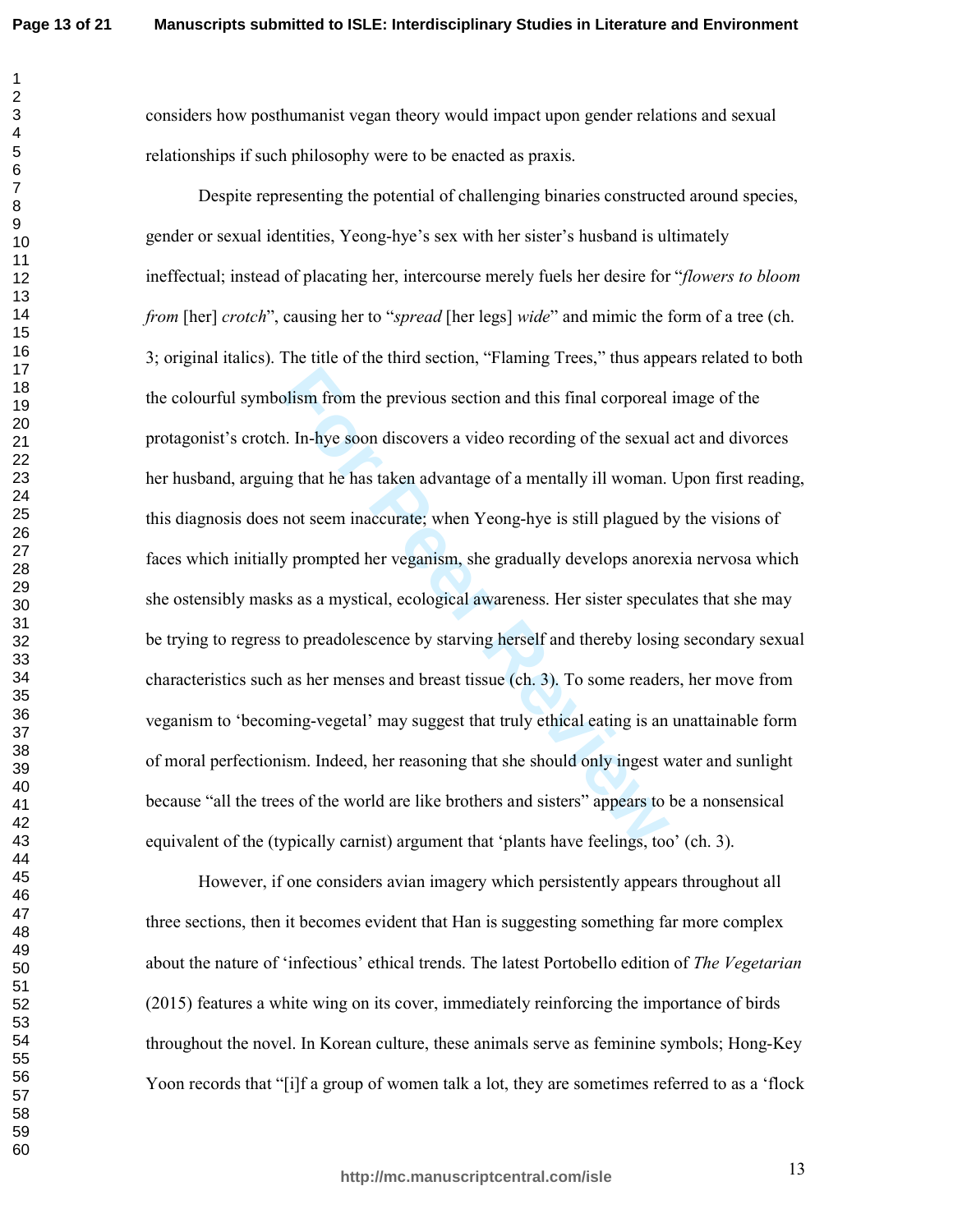**Page 14 of 21**

For Principal and with blood like clumsily<br>
For Principal and with blood like clumsily<br>
For Principal and an and<br>
For Principal and Consess to abandon carnophallogocentric values, her<br>
Int to it, like feathers" (ch. 2). De of sparrows" (152). The feminised element of such symbolism suggests that although the novel does not simply criticise the patriarchy, one should prioritise the conversations between the two female siblings  $-$  and their contrasting worldviews  $-$  in order to fully understand its ethical conclusion. Contrary to her sister, In-hye readily conforms to gender roles: she wears bras, mothers a child, and owns a cosmetics store. Much like gendered clothing, beauty products also exploit both women's insecurities and nonhuman bodies through animal testing. It is no coincidence, then, that Yeong-hye's last meat-based meal – the unexplained devouring of a dead bird – leaves "her lips stained with blood like clumsily applied lipstick" (ch. 1), further illuminating the damage of uncritically participating in normalised practices. Subsequently, as she chooses to abandon carnophallogocentric values, her voice is described as having "no weight to it, like feathers" (ch. 2). Despite her metaphorical voicelessness, Yeong-hye's "demonstrative veganism" causes her sister to become a "[n]on-vegan vegan advocate" (Twine 632; 635); she prepares plant-based meals for her sister throughout the second and third sections, thereby forging a dynamic (if imprecise) understanding of vegan practices. While In-hye never adopts her sister's dietary choices, she does move beyond the instinctual protectiveness which initially fuels her divorce, and is the only member of the family who continues to care for her. In-hye is also deeply protective of her sister, particularly after a doctor inserts a tube down her sister's throat in a scene which is reminiscent of their father's force-feeding (ch. 3). Ethical thinking appears contagious when In-hye grows equally aware of patriarchal expectations: in the hospital she observes that "It's your body, you can treat it however you please. [...] And even that doesn't turn out how you wanted"  $(ch. 3)$ .

In overcoming base reactions like disgust and jealousy, In-hye comes to adopt a humanist philosophy which is also postcolonial: it rails against exploitative and possessive individualism. Thus while she is initially concerned about Yeong-hye's unconventional diet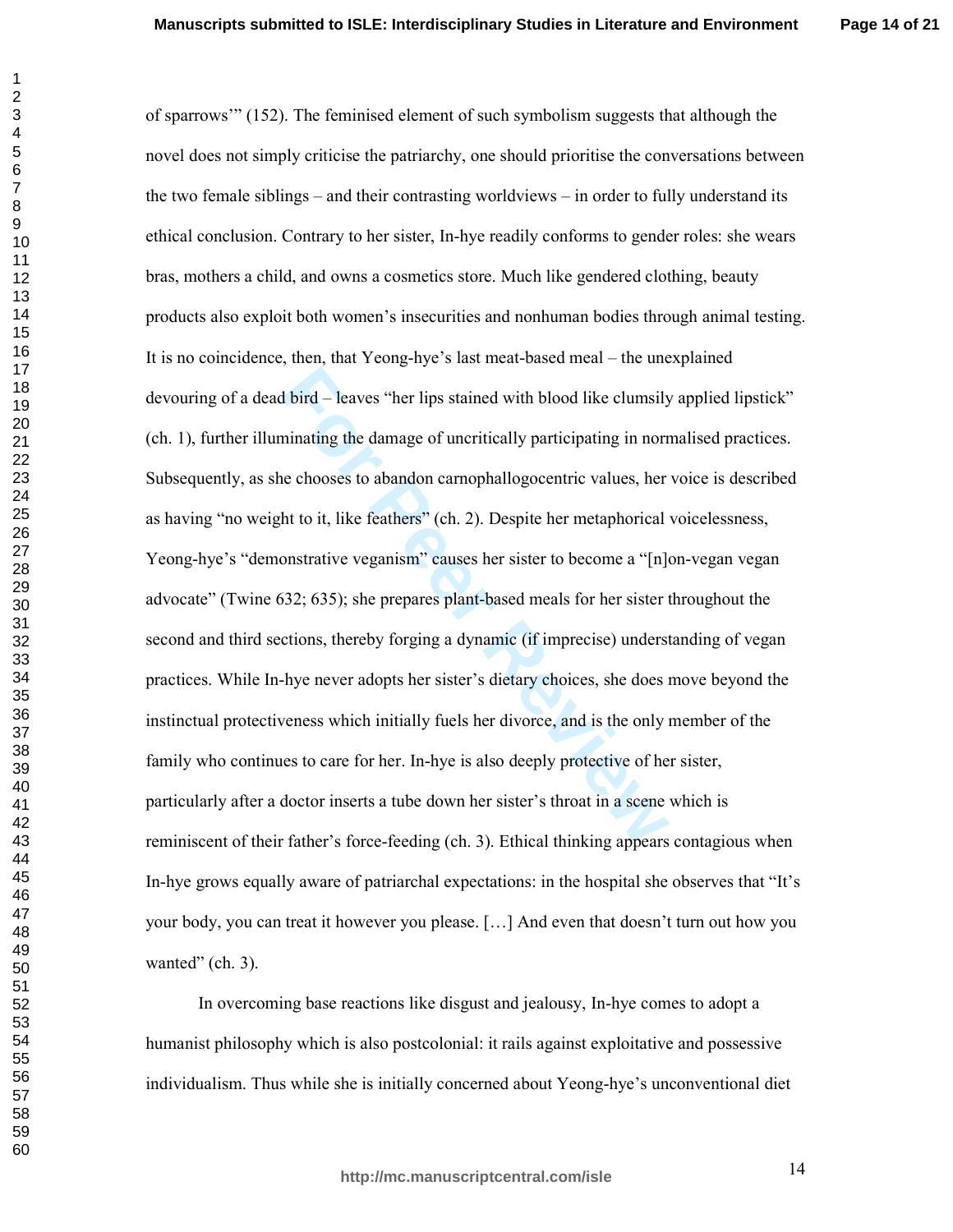$\mathbf{1}$  $\overline{2}$ 

and mental health, she comes to realise that "sometimes it's the tranquil streets filled with socalled 'normal' people that end up seeming strange" (1671). Tensions between the 'strange' and the 'familiar' recur throughout the text.<sup>10</sup> As I have already suggested, it is infantilising to read protests against social norms  $-$  such as the refusal to wear a bra  $-$  as irrational. Similarly, it is problematic to dismiss Yeong-hye's inaction as mere 'illness' with "no reason" when her internal monologue clearly highlights how she views abstinence as a political act (ch. 3).<sup>11</sup> This is not to say that her anorexia should be discounted, but rather that one cannot depoliticise her intersecting concerns about eating ethically in a carnist culture. The comparison of her crotch to a tree trunk illuminates how she is "trying to root herself into this extreme and bizarre sanity by uprooting herself from the surface of this world" (K. Han qtd. in Patrick 31). That is, her attempt to silently abandon her (hum)animality is a move towards ending debates about 'dreaded' comparisons by exiting the very society which allows for such violent rhetoric to replicate itself.

The novel concludes with In-hye's "protesting gaze" as she looks out of an ambulance window at passing trees and a bird in flight (K. Han in Patrick 27). Once again, the recurring themes of siblings and species<sup>12</sup> show that both Yeong-hye's posthumanist veganism and Inhye's belief in the "inherent goodness [...] [of] humanity" are ultimately flawed (ch. 3). The former's problems have already been alluded to: strict dietary choices are not only difficult to adhere to in certain situations, but also alienating in communal settings. Yeong-hye's attempts at "trying to shuck off the human" must fail (ch. 3), because suffering (and inflicting harm) are inevitabilities of living. In-hye's inclusive humanism is similarly problematised. In the final sentences it is revealed that she cannot fully adhere to her selfless revelation because she decides to abandon her child. She may be challenging societal norms by 'taking flight' like the bird which her son dreams of (ch. 3), but she is also prioritising her own happiness and knowingly causing suffering. Furthermore, during one of her hospital visits, she looks her

http://mc.manuscriptcentral.com/isle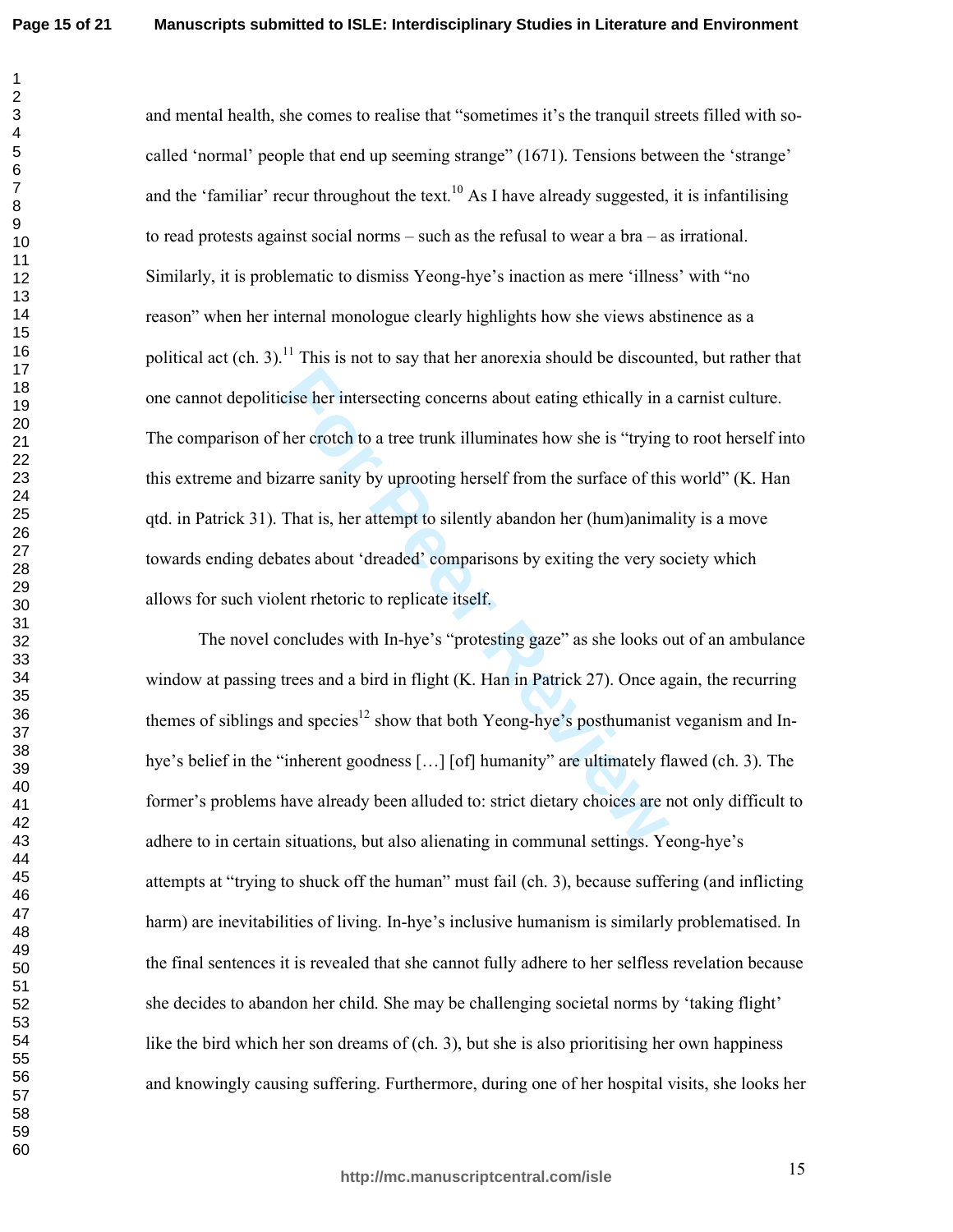**Page 16 of 21**

ill sister in the eyes and notes that "all that she sees reflected there is her own face"  $(ch. 3)$ . Beholding the mote in her adulterous sister's eye, she is forced to 'face' her own ethical shortcomings. Here it is worth returning to the vegan vision which Yeong-hye comes "faceto-face with" at the beginning of the novel (ch. 1; original italics). Importantly, the text never identifies whose faces haunt her dreams – or even which species these 'persons' belong to. This experimental, stream-of-consciousness segment thus provides an important clue for understanding the standardised first- and third-person narration focalised through the protagonist's husband, brother-in-law and sister. The reflection of sisterly faces in a "multioptic vision" resonates with the anonymous visages from her nightmares  $(C.J.$  Kim ch. 1), suggesting that *all* beings have the capacity to inflict harm upon others.

and, brother-in-law and sister. The reflection of sisterly if the sum of sister in-law and sister. The reflection of sisterly if the sum of the anonymous visages from her nightmares ((beings have the capacity to inflict ha For all its emphasis on cyclical abuse enacted upon historically oppressed peoples, therefore, the text also shows these beings to be capable of causing further harm. At first glance, its focus on futility and infection does not paint a hopeful picture for posthumanist interpersonal relations. However, the very resistance of binaries and simple assumptions allows us to reassess our ideas of personhood. As Yeong-hye lies slowly dying, In-hye resorts to the first-person plural, asking "surely the dream isn't all there is? We have to wake up at some point, don't we?" (ch. 3). If there is an answer to this ethical conundrum, it lies in learning to navigate *between* the two sisters' views – to reconcile idealised philosophy with lived realities. Yeong-hye navigates practical ramifications of using posthumanist theory to escape the strictures of sexist, heteronormative, repronormative expectations. Her failure suggests that philosophers and activists should be open to the complexities of repression, particularly for those subjects who are targets of multiple vectors of oppression. In-hye's determination to care for her sister shows that a communal sense of personhood is more important than single-issue campaigns that often antagonise and estrange others – but her moral ambiguity also speaks to the disjoint between homogenised philosophical 'goodness'

 

-1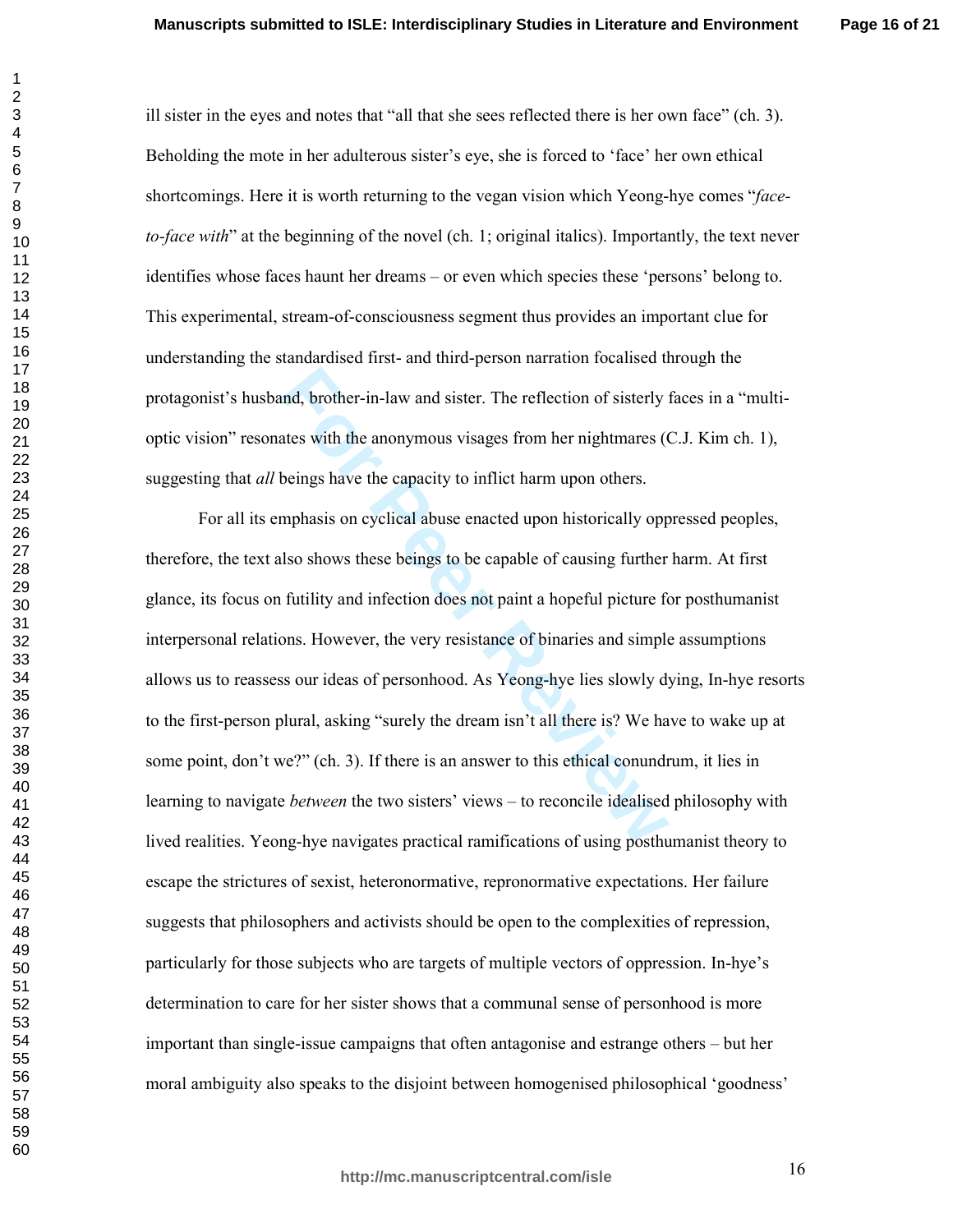$\mathbf{1}$  $\overline{2}$ 3

4 5 and the complexities of an individual 'life well lived'. By exploring such contradictions, The

Vegetarian shows what many critical theorists neglect to address; both its form and content

confront the reader with an uneasy, imperfect, but provocative praxis.

### **Notes**

 $^7$  This is not to say that Western posthumanism inherently lacks nuance or self-reflexivity. In fact, contemporary philosophers are beginning to reinvent the pedagogical methods which critical animal theory typically rejects. For example, Paola Cavalieri's The Death of the Animal merges continental criticism of moral perfectionism and terms like "the animal" (Wolfe 40) with an inclusive format based on a classical tradition: the Socratic dialogue. The concern, therefore, is not that the field is reductive so much as that most prominent posthumanists are positioned within the Western philosophical tradition, which may not always apply to postcolonial settings.

 $8$  This adaptation of the phrase 'Black Lives Matter' frequently appears on animal rights forums, and is used to silence black vegans or rights activists who protest racialised discrimination in the USA and elsewhere. For screenshots and an analysis of this problematic rhetoric, see Claire Heuchan's article "Veganism Has a Serious Race Problem".

 $\mu$ <sup>9</sup> His remark is of particular interest if one considers that studies on vegetarianism and feminism have found that those who identify as semi-vegetarians are more likely than vegans to mask eating disorders or to change their eating habits for body image rather than ethical reasons (Brinkman et al. 173). Furthermore, here the word 'vegetarian' connotes a mere nutritive choice, much as how I have used the term 'strict vegetarianism' to refer to meat-, egg- and dairy-free diets which are not ethically motivated.

 $^{12}$  A 2009 filmic adaptation titled *Chaesikjuuija* (*Vegetarian*) opens with a voiceover addressed to "My sister", thus reinforcing the importance of familial relationships throughout the novel. Critics such as Carol J. Adams and Lisa Kemmerer have popularised the notion of "sister species" (Kemmerer 3), but I choose a gender-neutral noun because of the novel's focus on philosophical exchanges between both women *and* men. The word 'siblings' therefore implicitly reinforces intersectional feminism's tenet that "the question of ranking oppressions is at least provisionally irresolvable" (C.J. Kim ch. 6)

 $1$  The problematic connotations of mainstream or 'white' veganism are critiqued not only on websites such Vegan Feminist Network (www.veganfeministnetwork.com) and Vegan Hip Hop Movement (www.veganhiphopmovement.blogspot.com), but also in a collection of essays titled Sistah Vegan: Black

Female Vegans Speak on Food, Identity, Health and Society, edited by critical theorist Amie Breeze Harper. <sup>2</sup> In an interview with Jean-Luc Nancy titled "'Eating Well', or the Calculation of the Subject", Jacques Derrida introduces the term "carno-phallogocentrism" to symbolise how Western culture favours not only masculine and logocentric narratives, but also meat-eating or carnism (280; original italics). His argument suggests that modern subjects internalise masculinity, rationality and carnivorous eating as signifiers of social power.

 $3$  It is important to note, too, that vegetarianism is not a requisite for following this belief system; Dean Curtin observes that in Tibet, even some Buddhists eat meat (243).

 $4 \text{ A } 2016$  study conducted by The Vegan Society and Vegan Life Magazine reports that the percentage of female vegans in the United Kingdom (63%) far exceeds that of men (37%).

 $5$  For a scholarly analysis of some of their most controversial campaigns, see Maneesha Deckha's 2008 article "Disturbing Images: PETA and the Feminist Ethics of Animal Advocacy".

<sup>&</sup>lt;sup>6</sup> Other potentially problematic tropes include the comparison of dairy production to rape, or the assertion that factory farms are similar to concentration camps. For example, in J.M. Coetzee's The Lives of Animals (1999), a Jewish character states that to insensitively evoke images of the Holocaust is to "misunderstand the nature of likenesses" (49-50). It is therefore evident that there is more than one "dreaded comparison" which contemporary animal theorists must eschew (Spiegel 3).

<sup>&</sup>lt;sup>10</sup> Variations on the word 'strange' appear 33 times, while forms of the latter (including its antithesis, 'unfamiliar') are used 15 times.

 $11$  In one of the rare moments when she is able to vocalise such thoughts, her reason is not that she cannot, but rather that she "won't eat it" (ch. 1). Her choice of phrasing is crucial; the word 'won't' implies that this is not a question of being unable to eat the food (as in the case of dietary restriction), but rather because she does not want to.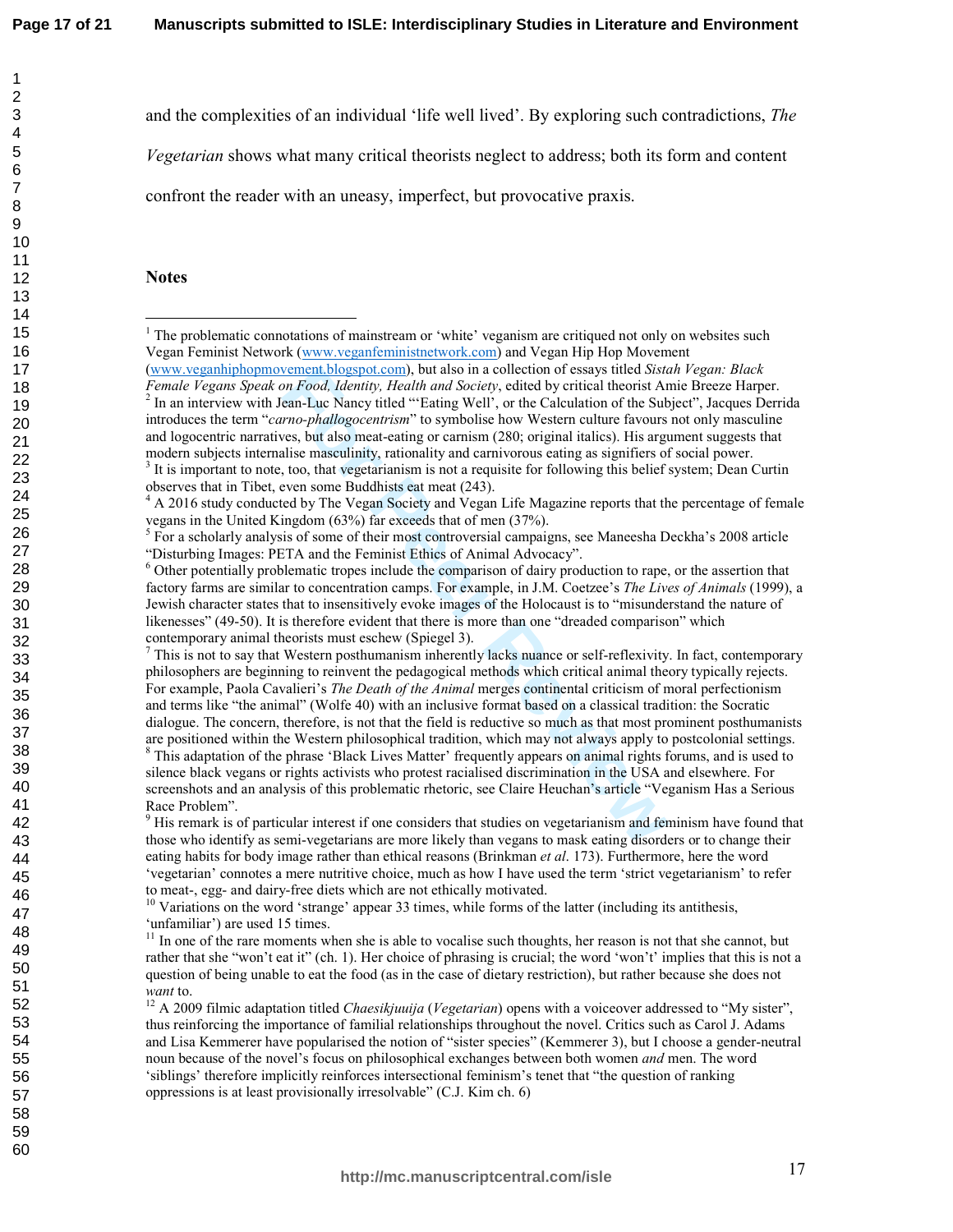#### **Works Cited**

- Adams, Carol J. The Sexual Politics of Meat: A Feminist-Vegetarian Critical Theory. New York: Continuum, 2010.
- Bailey, Cathryn. "We Are What We Eat: Feminist Vegetarianism and the Reproduction of Racial Identity". *Hypatia* 22.2 (2007): 39–59.
- Bordo, Susan. Unbearable Weight: Feminism, Western Culture, and the Body. Berkeley: U. of California P., 2003.

Braidotti, Rosi. The Posthuman. Cambridge: Polity, 2013. Kindle edition.

Brinkman, Britney G., et al. "Self-objectification, Feminist Activism and Conformity to Feminine Norms among Female Vegetarians, Semi-vegetarians, and Nonvegetarians". Eating Behaviours 15 (2014): 171–74.

Cavalieri, Paola. The Death of the Animal. New York: Columbia U.P., 2009.

- Chaesikjuuija. Screenplay by Woo-Seong Lim. Dir. Lim, Woo-Seong. Perfs. Min-seo Chae, Hyun-sung Kim and Yeo-jin Kim. Panorama, 2012.
- Chauvel, Armand. The Green and the Red. Trans. Elizabeth Lyman. Ashland: Ashland Creek, 2014.

Coetzee, J.M. The Lives of Animals. Princeton: Princeton U.P., 1999.

Curtin, Dean. "Contextual Moral Vegetarianism". *Ethical Vegetarianism: From Pythagoras* to Peter Singer. Ed. Kerry S. Walters and Lisa Portmess. Albany: State U. of New York P., 1999. 241–46.

Daly, Mary. Gyn/Ecology: The Metaethics of Radical Feminism. Boston: Beacon, 1978.

- Deckha, Maneesha. "Disturbing Images: P.E.T.A. and the Feminist Ethics of Animal Advocacy". Ethics & the Environment 13.2 (2008): 35–76.
- -------. "Toward a Postcolonial Posthumanist Feminist Theory: Centralising Race and Culture in Feminist Work on Nonhuman Animals". *Hypatia* 27.3 (2012): 527–45.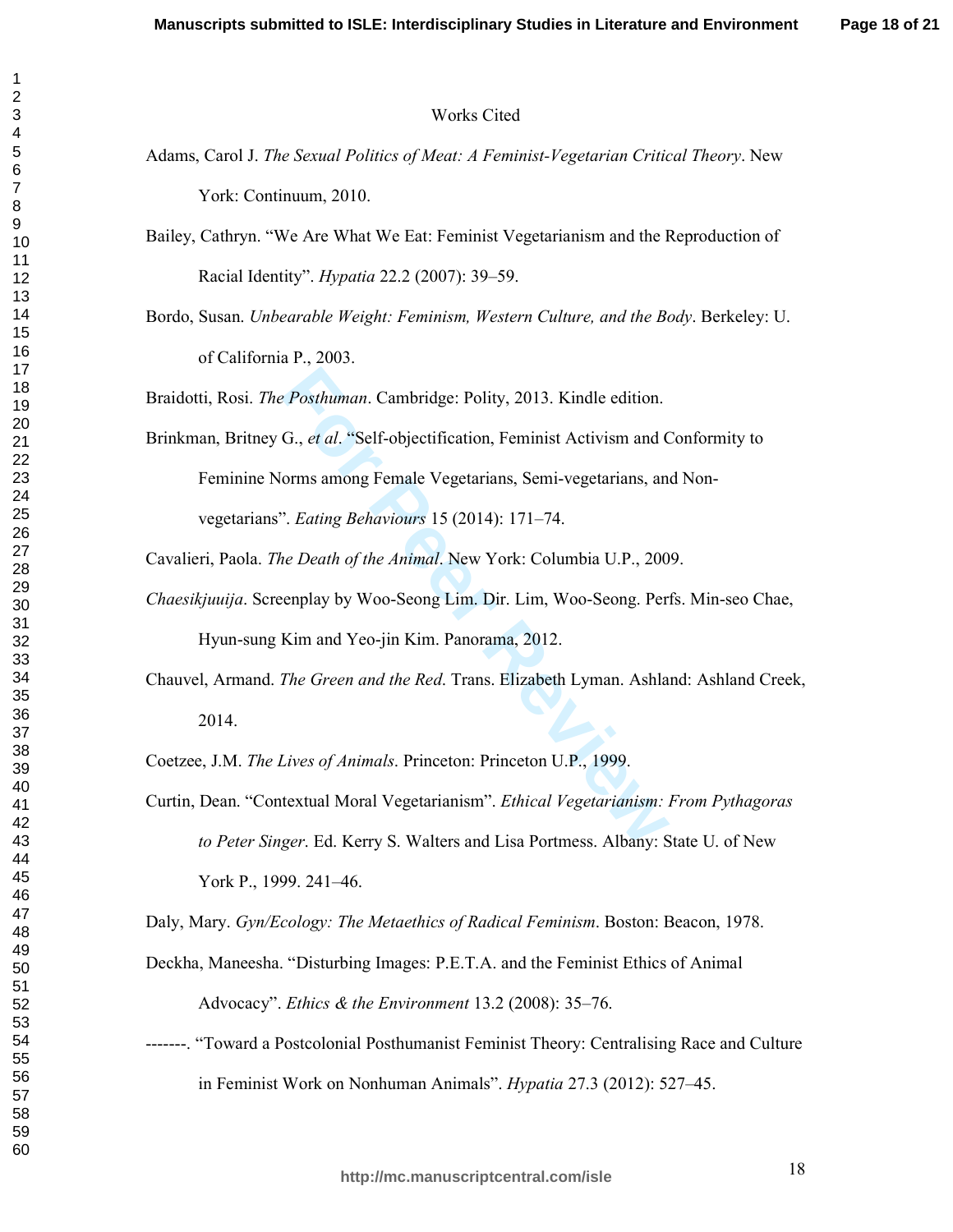$\mathbf{1}$  $\overline{2}$ 

| Derrida, Jacques. "Eating Well', or the Calculation of the Subject". Trans. Peter Connor and |
|----------------------------------------------------------------------------------------------|
| Avital Ronnell. Interview with Jean-Luc Nancy. <i>Points: Interviews</i> , 1974–1994.        |
| Stanford: Stanford U.P., 1995. 255–87.                                                       |

-------. "The Animal That Therefore I Am (More to Follow)". Trans. David Wills. Critical Inquiry 28.2 (2002): 369-418.

Fanon, Frantz. Black Skin, White Masks. New York: Grove, 2008.

"Find Out How Many Vegans Are in Great Britain". *The Vegan Society* 17 May 2016: 14 pars. 10 July 2016. <www.vegansociety.com/whats-new/news/find-out-how-manyvegans-are-great-britain>

Goldsmith, Oliver. "They Pity, and Eat the Objects of Their Compassion". Ethical Vegetarianism: From Pythagoras to Peter Singer. Ed. Kerry S. Walters and Lisa Portmess. Albany: State U. of New York P., 1999. 61–64.

Han Kang. The Vegetarian. Trans. Deborah Smith. London: Portobello, 2015. Kindle edition.

Haraway, Donna J. When Species Meet. Minneapolis: U. of Minnesota P., 2008.

- Harper, Amie Breeze. Sistah Vegan: Black Female Vegans Speak on Food, Identity, Health, and Society. New York: Lantern, 2010. Kindle edition.
- Heuchan, Claire L. "Veganism Has a Serious Race Problem". Media Diversified 16 December 2015: 10 pars. 8 August 2016.

<mediadiversified.org/2015/12/16/veganism-has-a-serious-race-problem/>

Huggan, Graham and Helen Tiffin, Postcolonial Ecocriticism: Literature, Animals,

*Environment* ( $2<sup>nd</sup>$  ed.). London: Routledge, 2015. Kindle edition.

- Jackson, Zakiyyah Iman. "Animal: New Directions in the Theorisation of Race and the Posthuman". Feminist Studies 39.3 (2013): 669-85.
- -------. "Outer Worlds: The Persistence of Race in Movement 'Beyond the Human'". GLO: A Journal of Lesbian and Gay Studies 21.2-3 (2015): 215–18.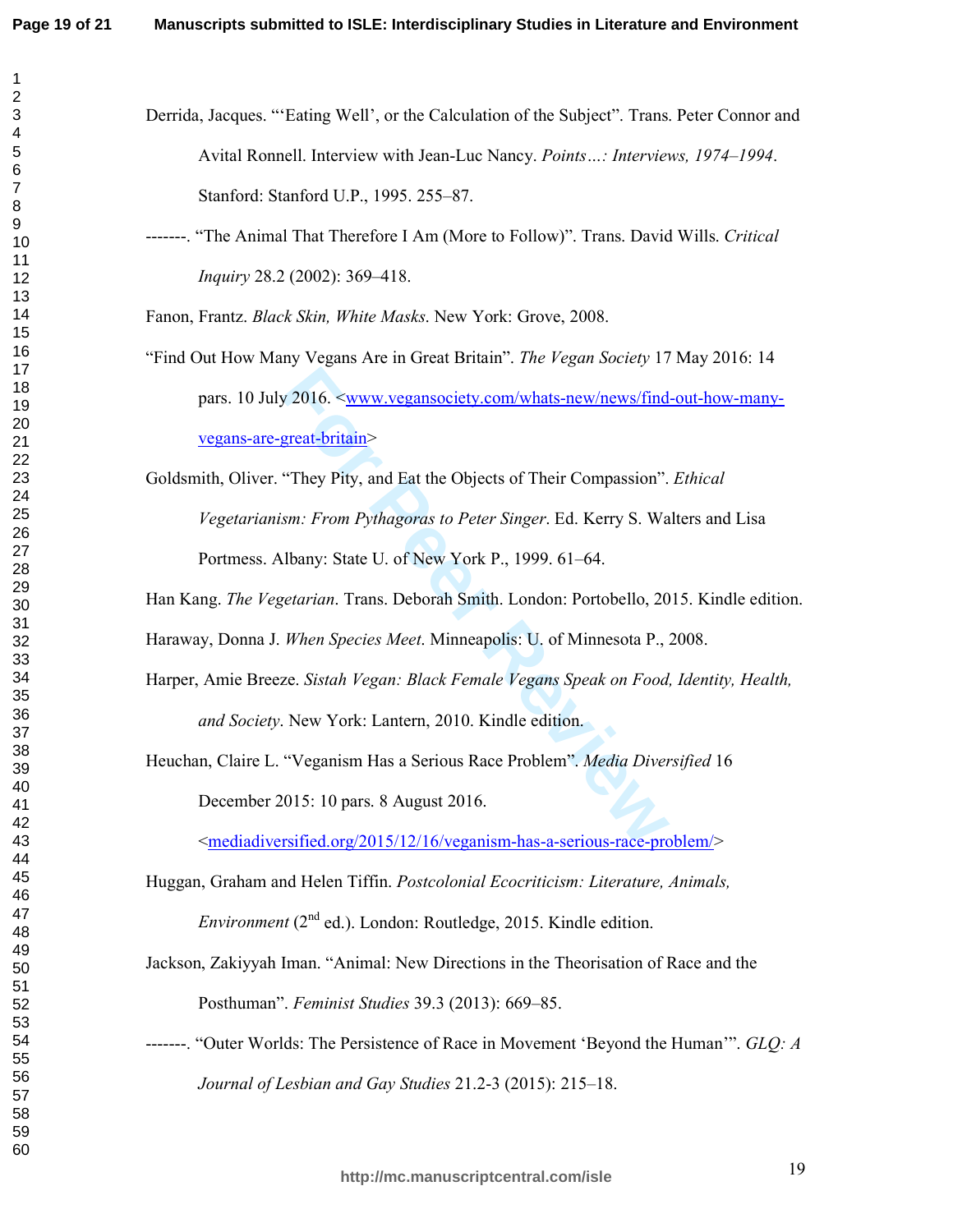- Kemmerer, Lisa. Sister Species: Women, Animals, and Social Justice. Champaign: U. of Illinois P., 2011. Kindle edition.
- Kim Bo-eun. "Embracing Vegetarianism". The Korea Times 1 April 2015: 33 pars. 10 July 2016. <www.koreatimes.co.kr/www/news/nation/2015/04/654 176353.html>
- Kim, Claire Jean. Dangerous Crossings: Race, Species, and Nature in a Multicultural Age. New York: Cambridge U.P., 2015. Kindle edition.

Patrick, Bethanne. "Han Kang on Violence, Beauty, and the (Im)possibility of Innocence". *Literary Hub* 12 February 2016. 33 pars. 17 July 2016. <aithub.com/han-kang-onviolence-beauty-and-the-impossibility-of-innocence/>

Pierce, Kathleen. "Men Leave Their Own Mark on Veganism". The Boston Globe 24 March 2010. 15 pars. 5 July 2016.

<archive.boston.com/lifestyle/food/articles/2010/03/24/men leave their own mark on veganism $>$ 

Plumwood, Val. Feminism and the Mastery of Nature. London: Routledge, 1993.

- Spiegel, Marjorie. The Dreaded Comparison: Human and Animal Slavery. Philadelphia: New Society, 1988.
- Swift, Jonathan. A Modest Proposal. 14 May 2016. <www.gutenberg.org/files/1080/1080 $h/1080$ -h.htm>

Twine, Richard. "Vegan Killjoys at the Table: Contesting Happiness and Negotiating Relationships with Food Practices". Societies 4 (2014): 624–39.

- "Vegetarian, noun". Defs. 1a and 2. Oxford English Dictionary. London: Oxford U.P., 2016. 5 July 2016. <<u>www.oed.com/view/Entry/221880?redirectedFrom=vegetarian#eid</u>>
- Wolfe, Cary. "Humanist and Posthumanist Antispeciesism". The Death of the Animal. By Paola Cavalieri. New York: Columbia U.P., 2009. 45–58.